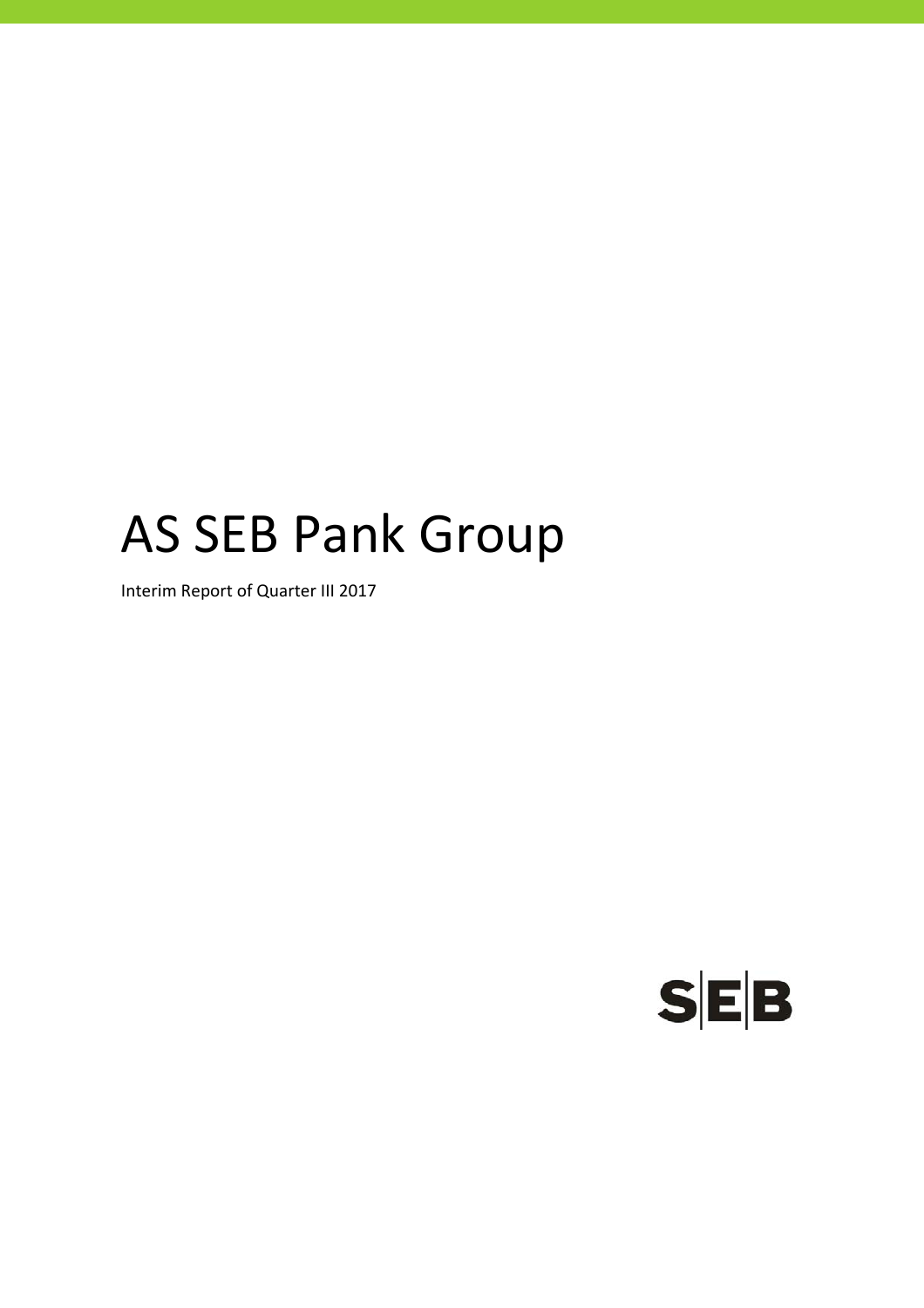## **Contents** P.

| I<br>I<br>۰. |  |
|--------------|--|
|              |  |

|      | Statement of the Management Board Statement of the Management of the Management Board                                                                                                                                          | $\overline{2}$ |
|------|--------------------------------------------------------------------------------------------------------------------------------------------------------------------------------------------------------------------------------|----------------|
| I.   |                                                                                                                                                                                                                                | 3              |
| 1.   |                                                                                                                                                                                                                                | 3              |
| 2.   |                                                                                                                                                                                                                                | 3              |
| II.  | <b>Management Report_</b>                                                                                                                                                                                                      | 4              |
| 1.   | Credit institution's group as defined in Credit Institutions Law___________________________________                                                                                                                            | $\overline{4}$ |
| 1.1. |                                                                                                                                                                                                                                | $\overline{4}$ |
| 1.2. | Changes in the consolidated group during the accounting period and plans for year 2017______                                                                                                                                   | $\overline{4}$ |
| 2.   |                                                                                                                                                                                                                                | 5              |
| 3.   |                                                                                                                                                                                                                                | 7              |
| 4.   |                                                                                                                                                                                                                                | 9              |
| 5.   |                                                                                                                                                                                                                                | 9              |
| III. |                                                                                                                                                                                                                                | 11             |
| 1.   |                                                                                                                                                                                                                                |                |
| 2.   | Consolidated statement of comprehensive income entrance and consolidated statement of comprehensive income                                                                                                                     |                |
| 3.   |                                                                                                                                                                                                                                |                |
| 4.   |                                                                                                                                                                                                                                | 13             |
| 5.   |                                                                                                                                                                                                                                |                |
| 6.   | Contingent assets and liabilities and commitments and the state of the state of the state of the state of the state of the state of the state of the state of the state of the state of the state of the state of the state of |                |
|      |                                                                                                                                                                                                                                | 16             |
|      | Note 2 Fair value of financial assets and liabilities example and the set of the set of the set of the set of the set of the set of the set of the set of the set of the set of the set of the set of the set of the set of th |                |
|      |                                                                                                                                                                                                                                | 19             |
|      |                                                                                                                                                                                                                                | 19             |
|      |                                                                                                                                                                                                                                |                |
|      |                                                                                                                                                                                                                                |                |
|      |                                                                                                                                                                                                                                | 20             |
|      |                                                                                                                                                                                                                                | 20             |
|      |                                                                                                                                                                                                                                |                |
|      |                                                                                                                                                                                                                                |                |
|      | Note 11 Concentration of financial assets and liabilities by industry sector_________________________________22                                                                                                                |                |
|      | Note 12 Related parties                                                                                                                                                                                                        | 24             |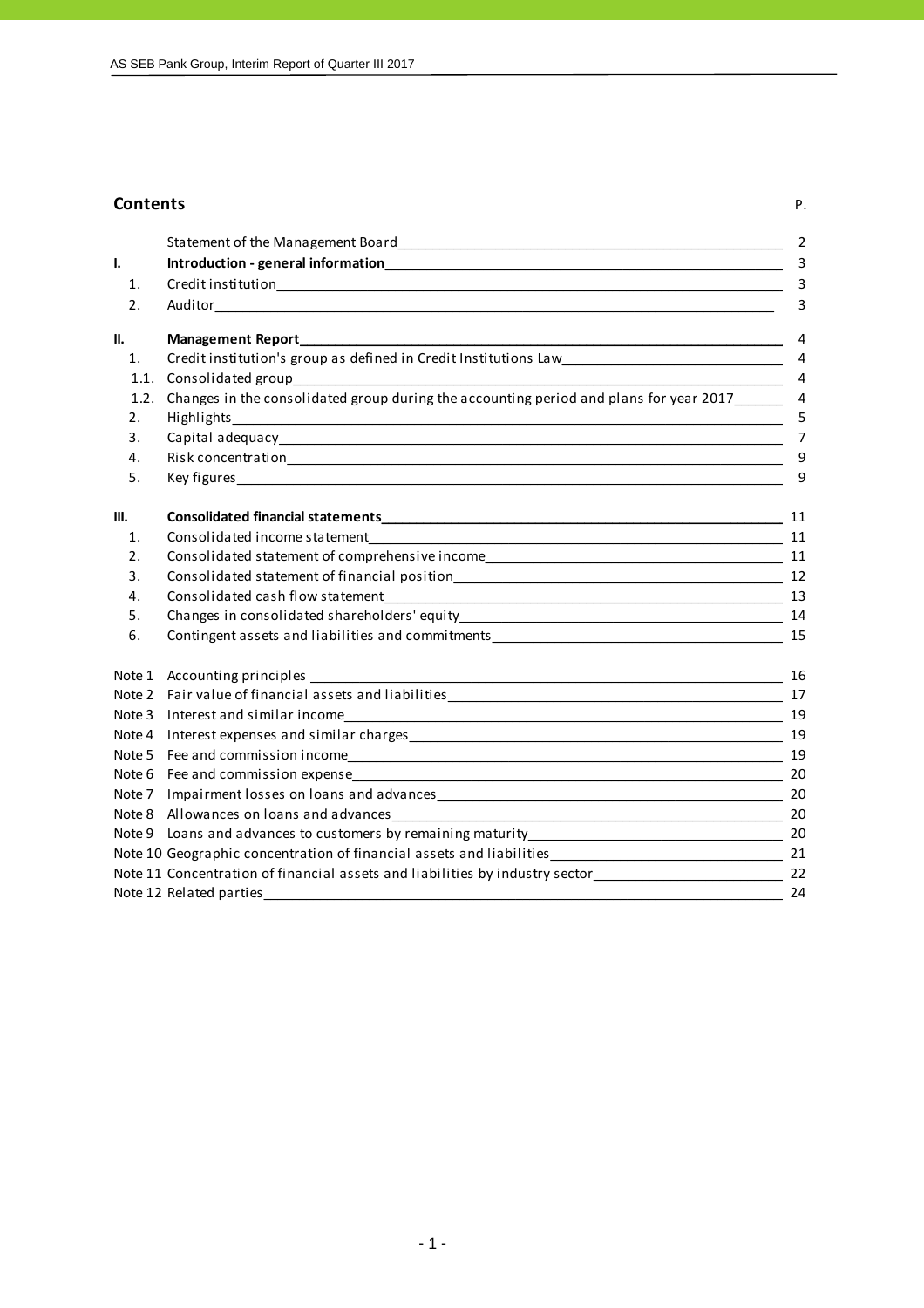# **Statement of the Management Board**

Interim Report of Quarter III 2017 consists of the following parts and reports:

 Introduction – general information Management Report Consolidated Financial Statements Notes

The financial and other additional information published in the Interim Report of Quarter III 2017 is true and complete. Consolidated financial statements give a true and fair view of the actual financial position, results of operations and cash flows of the Group.

Consolidated financial statements have been compiled in accordance with the International Accounting Standard IAS 34 "Interim financial reporting" and in conformity with the requirements of Eesti Pank for publishing information. AS SEB Pank and subsidiaries of the consolidated group are assumed to be going concern.

Consolidated financial statements for the Quarter III 2017 are not audited.

Allan Parik Chairman of the Management Board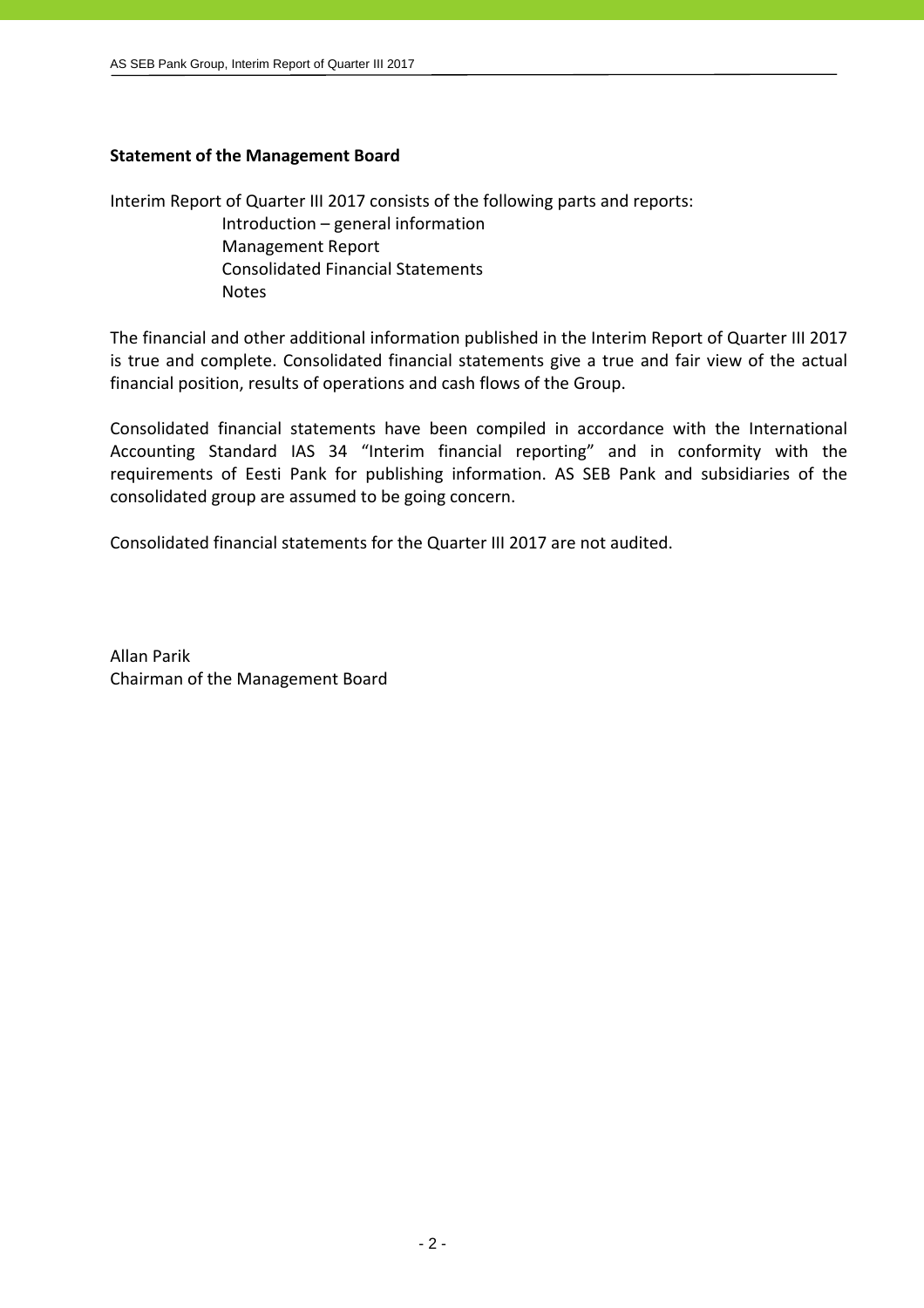# **I. Introduction ‐ general information**

# **1. Credit institution**

Company name AS SEB Pank Registered in Republic of Estonia Registry date 08.12.1995 Phone  $+3726655100$ Fax +372 6 655 102 SWIFT EEUHEE2X e-mail info@seb.ee Internet homepage http://www.seb.ee

# **2. Auditor**

Reporting date 30.09.2017

Address Tornimäe Str. 2, Tallinn 15010, Estonia Registry code 10004252 (Estonian Commercial Register)

Audit company and all the AS PricewaterhouseCoopers Registry code 10142876 (Estonian Commercial Register) Address Pärnu Str. 15, 10141 Tallinn, Estonia

Reporting period 01.01.2017 ‐ 30.09.2017 Reporting currency Euro (EUR), millions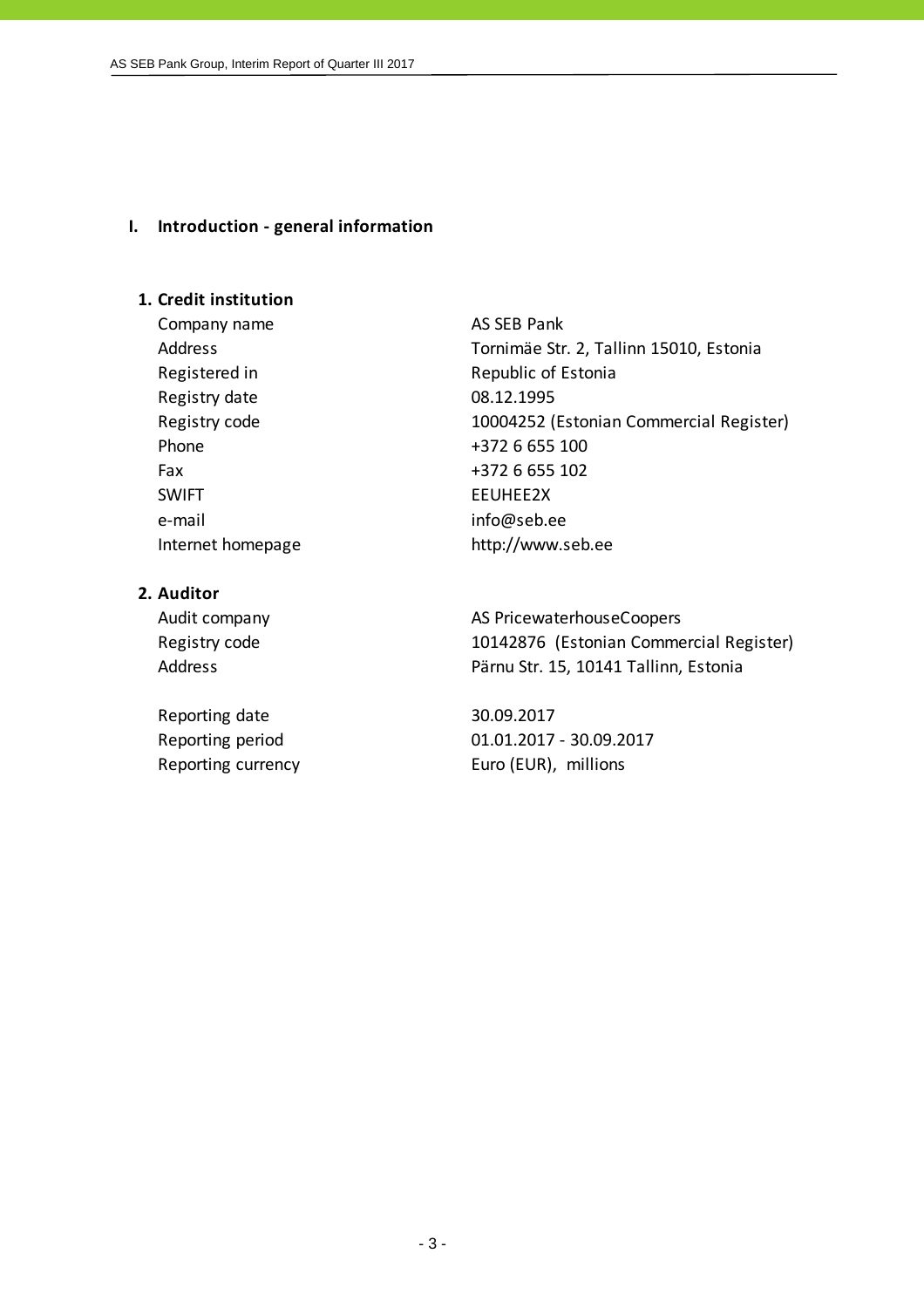# **II. Management Report**

# **1. Credit institution's group as defined in Credit Institutions Law**

# **1.1. Consolidated group**

| Company name         | Registry<br>code | Reg. date | <b>Address</b>         | Activity                       | Holding***<br>(%) | At an acqui-<br>sition cost<br>(EURmio) |
|----------------------|------------------|-----------|------------------------|--------------------------------|-------------------|-----------------------------------------|
| AS SEB Liising       | 10281767         | 03.10.97  | Tallinn, Tornimäe 2    | Leasing                        | 100.0%            | 1.8                                     |
| AS Rentacar*         | 10303546         | 20.10.97  | Haapsalu, Karja 27     | Leasing                        | 100.0%            | 0.0                                     |
| AS SEB Varahaldus    | 10035169         | 22.05.96  | Tallinn. Tornimäe 2    | Asset management               | 100.0%            | 2.7                                     |
| SK ID Solutions AS** | 10747013         | 27.03.01  | Tallinn, Pärnu mnt 141 | Data communication<br>services | 25.0%             | 1.0                                     |

All enterprises are registered in Estonian Commercial Register.

\* Consolidated subsidiary of AS SEB Liising.

\*\* Associate.

\*\*\* For all investments the percentage of holding equals to both, the holding from the number of shares as well as from the number of votes.

**5.5**

Parent company of the Group is AS SEB Pank, its activity is banking (information on page 3).

The "consolidated group" in the meaning of Credit Institutions Law in Estonia and the "Group" for IFRS consolidation purposes are identical.

Non‐profit association SEB Heategevusfond is an association, not belonging to the consolidation group, registered on 06.01.2006. The founders of the association are AS SEB Pank and AS SEB Elu‐ ja Pensionikindlustus (subsidiary of life insurance company SEB Life and Pension Holding AB which is the subsidiary of Skandinaviska Enskilda Banken AB). The association is aimed at raising and distributing funds for charitable cause to organisations, dealing with children, who have been deprived of parental care. Upon dissolution of the association, the assets remaining after satisfaction of the claims of creditors shall be transferred to a non-profit association or foundation with similar objectives, entered to the list of associations subject to income tax incentive of the Government of the Estonian Republic, or a legal person in public law, state or local government.

Non‐profit association Spordiklubi United is an association, not belonging to the consolidation group, which started activity from September 2008. The association is founded by AS SEB Pank. The association is aimed at organizing on hobby and competition level sport events and organizing promotions for advertising of own and supporter´s activities. Upon dissolution of the association, the assets shall be transferred to a non‐profit association, foundation or other persons filling the objectives by articles in public interests.

# **1.2. Changes in the consolidated group during the accounting period and plans for year 2017**

No such events or trends have occurred by the time of publishing the report, which would affect the strategy of the group in 2017.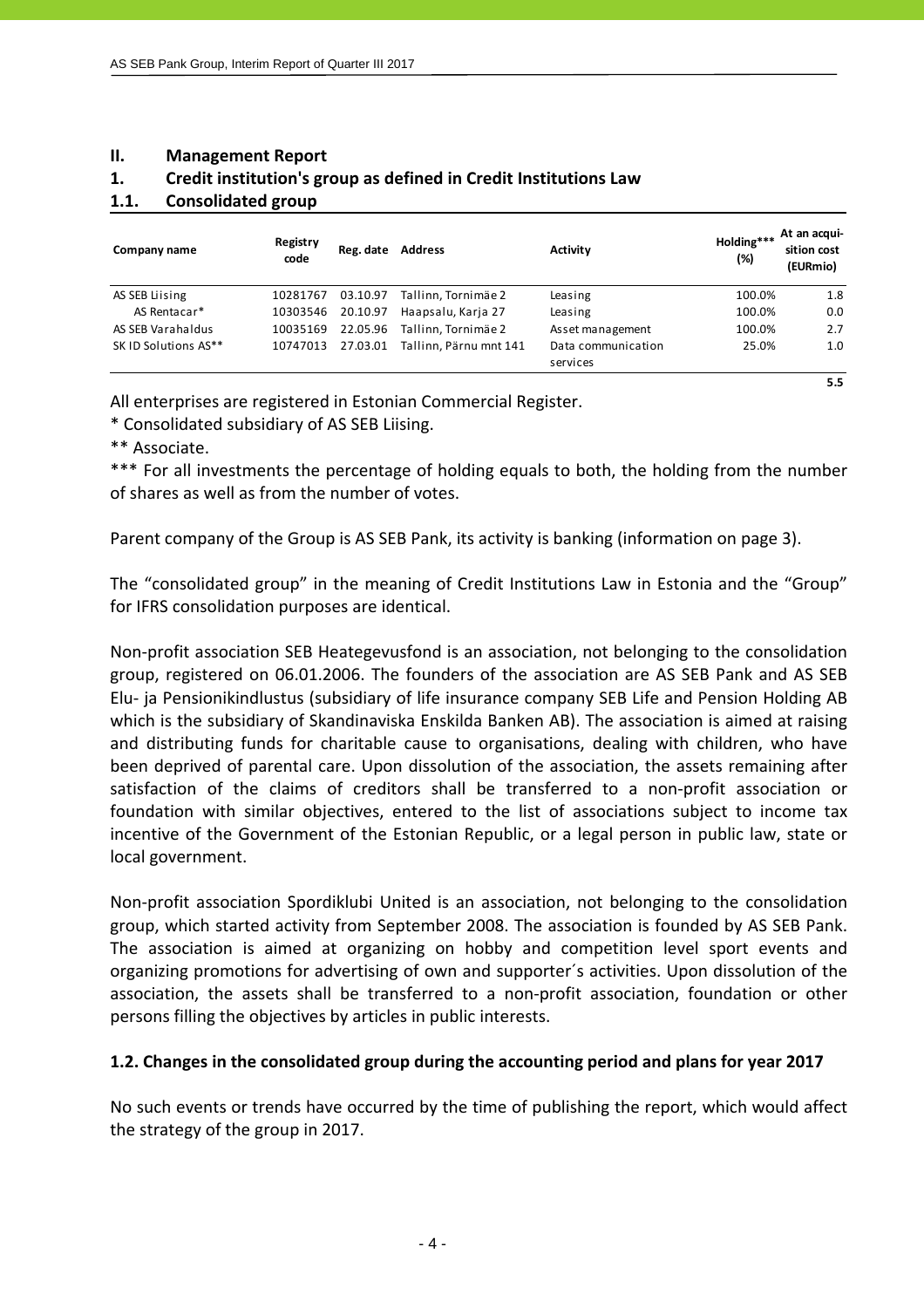# **2. Highlights**

This year's growth rate of the Estonian economy has been a surprise for everyone. Our gross domestic product increased by 5.2 per cent in the first half of the year, equalling 2011, when Estonia recovered quickly from the losses of the economic crisis. The rapid inflation after a standstill of three years is also an important change in the economy. The increase in prices has helped to improve the profitability of companies, but at the same time, it has begun limiting further growth of household consumption. Despite the increase in the prices of groceries and fuel, working people are still well off. The average wages have increased by more than 6 per cent this year and the growth rate of people's savings in banks has increased by more than 9 per cent.

The downside of rapid economic growth and a strong labour market is the increasing lack of labour. Estonian employment reaches 67%, which is one of the highest in Europe, yet more than 12,000 positions are not filled. Many manufacturing companies are forced to hire employees from outside Estonia to handle their orders. In several companies, the proportion of foreign labour is already 10–15 percent of all employees. The constant lack of workers makes companies invest more in automation and digitalisation. Without innovation and foreign labour, the growth opportunities of companies and therefore the Estonian economy are increasingly limited.

The long-term perspective is becoming more important also in the business sector. This year's economic growth has mostly been increased by large investments in buildings and means of transport. The interest in purchasing intellectual assets and new technology, however, has been rather modest. The slower growth of the loan portfolio of companies shows that there are no plans to make larger investments in the near future either. These circumstances are cause for some concern: domestic demand and export based on lower labour costs will not carry Estonian economy forever. In addition to fancy vehicles and modern office buildings, it should be considered what could be sold to destination markets if labour is twice as expensive or what should we offer to our clients to make them pay double the price for it.

It is a good time for the economy and this must be used to make the right decisions. There are questions that already require answers today. For example, we must consider which products and services we will be able to export in the future if our cost base is twice its current size. The number of employees in Estonia is more likely to decrease than increase; therefore, it is important to invest in activities which would allow companies to hire less employees but with higher added value. SEB can help its clients find answers to these questions in the SEB Innovation Centre opened this year.

**SEB Retirement Readiness survey shows a downward trend in the overall pension awareness of Estonian people** compared to previous years. Only one out of five future pensioners take interest in the amount of their prospective pension. Fifty-five percent of people in Estonia would like to get further information and counselling by a specialist when selecting the 2nd pillar pension fund, while 15 percent make their own decision.

Since July, SEB clients can communicate with their bank through the **website chat** regarding credit cards and KYC (know your customer). At the beginning of May, a chat was opened for small loans.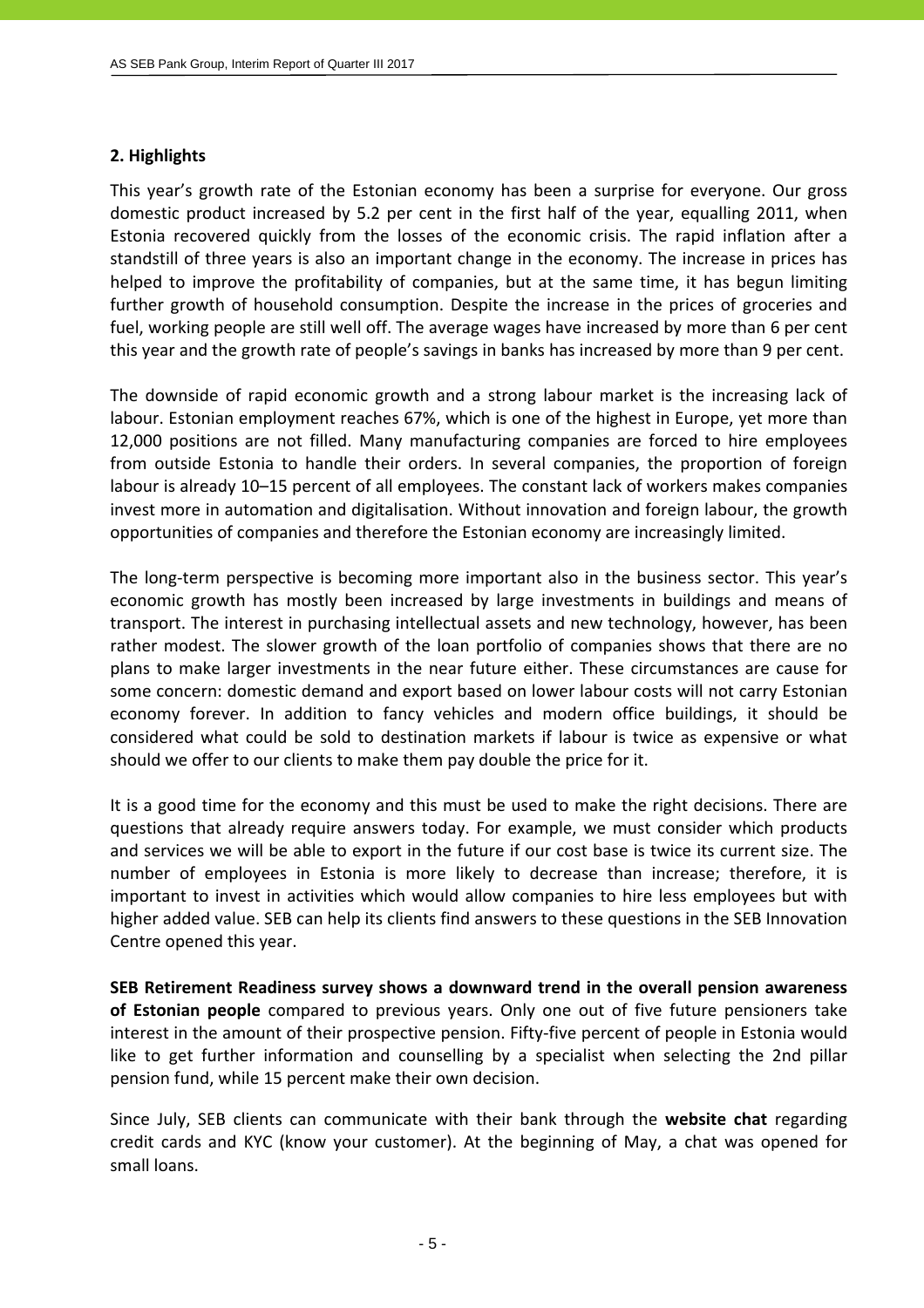**The world's leading economic journal Euromoney named SEB the best bank of 2017 in Estonia.** One of the primary strengths of SEB is innovation. In addition to prior activities such as the Digital Coin Jar and employee LABs, SEB has launched more than ten new developments this year alone.

For the fourth consecutive time, **Global Finance named the digital solutions of SEB the best in Estonia in both, private client and business client, categories**.

SEB has opened its Innovation Centre in Tallinn with the aim of helping enterprises to advance their business and enhance competitiveness. **At the heart of the Innovation Centre lies a special Growth Programme**, which helps enterprises to take a step forward in their business pursuits within a period of only three to six months. In this September 12 new enterprises started in the next Growth Programme.

At the end of September, **SEB organised a car free day** and encouraged all employees to leave their cars at home and walk or bike to work or use public transport. Nearly 70 employees of SEB living in or around Tallinn took part of the car-free day on their bicycles.

The **child insurance survey** conducted by SEB shows that **Estonian parents are more actively saving up money** to finance their children's higher education in the future. The average sums that are saved have increased by 50% in the past five years and currently reach 40 euros per month.

**SEB is the only Nordic bank in the Dow Jones Sustainability Index.** This is the world's most recognised global sustainability ranking among investors.

The SEB customer base research, conducted in August based on the data of students **aged 6–19**, showed **the best numbers in recent years**. It turned out that the amounts children save in a year thanks to the Digital Coin Jar exceed 80 euros. The frequency of using their bank cards in a month increased by 2.3 times, reaching 13.5 times per month. The average transaction had a sum of slightly less than 10 euros and compared to last year, a strong growth trend can be observed here as well.

The more than 755 900 customers of SEB Pank Group are served by 1055 employees. The customers are served through many different channels such as 22 branch offices, 233 ATMs, 9265 POS-terminals. There are more than 529 500 debit and credit cards in use. In addition, over 74% of our customers use internet bank services.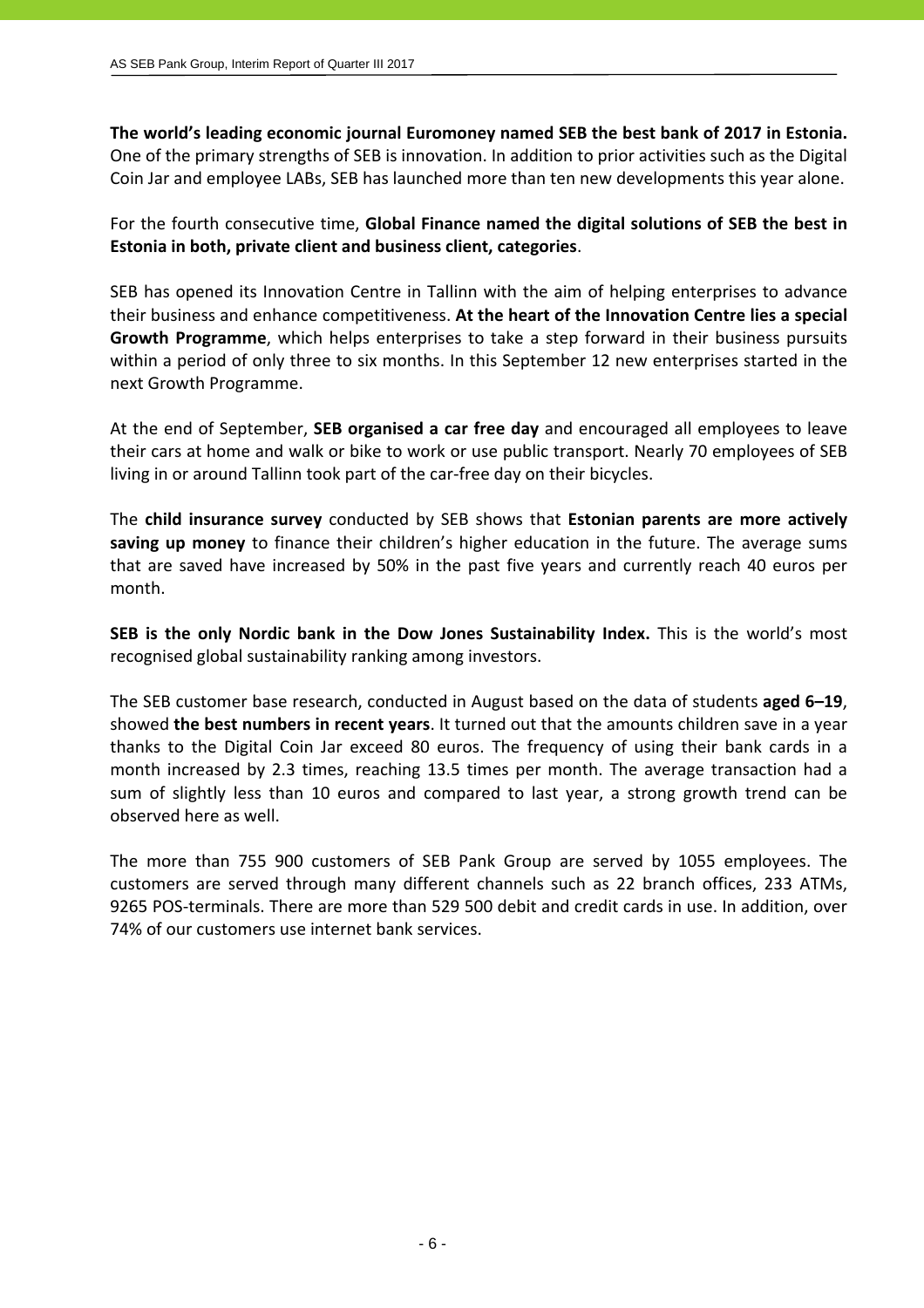# **3. Capital adequacy**

(millions of EUR)

|        | <b>CAPITAL BASE</b>                                                    | 30.09.17 | 31.12.16 |
|--------|------------------------------------------------------------------------|----------|----------|
|        | <b>OWN FUNDS</b>                                                       | 945.8    | 945.0    |
| 1.     | <b>TIER 1 CAPITAL</b>                                                  | 945.8    | 945.0    |
| 1.1.   | <b>COMMON EQUITY TIER 1 CAPITAL</b>                                    | 945.8    | 945.0    |
| 1.1.1. | Capital instruments eligible as CET1 Capital                           | 128.8    | 128.8    |
|        | Paid up capital instruments                                            | 42.5     | 42.5     |
|        | Share premium                                                          | 86.3     | 86.3     |
|        | 1.1.2. Retained earnings *                                             | 806.8    | 806.8    |
|        | 1.1.3. Accumulated other comprehensive income                          | 1.3      | 0.9      |
|        | 1.1.4. Other reserves                                                  | 19.4     | 19.4     |
|        | 1.1.5. Adjustments to CET1 due to prudential filters                   | $-0.1$   | 0.0      |
|        | 1.1.6. (-) Intangible assets                                           | $-4.7$   | $-3.0$   |
|        | 1.1.7. (-) IRB shortfall of credit risk adjustments to expected losses | $-5.6$   | $-7.7$   |
|        | 1.1.8. Other transitional adjustments to CET1 Capital                  | $-0.1$   | $-0.2$   |
| 2.     | <b>TIER 2 CAPITAL</b>                                                  | 0.0      | 0.0      |

|      | <b>RISK WEIGHTED ASSETS (RWA)</b>                                                  | 30.09.17            | 31.12.16            |
|------|------------------------------------------------------------------------------------|---------------------|---------------------|
|      | <b>TOTAL RISK EXPOSURE AMOUNT</b>                                                  | 2 4 2 1.8           | 2 4 2 6 .1          |
| 1.   | RISK WEIGHTED EXPOSURE AMOUNTS FOR CREDIT, COUNTERPARTY CREDIT AND DILUTION        |                     |                     |
|      | RISKS AND FREE DELIVERIES                                                          | 2 2 6 9 .5<br>258.8 | 2 2 8 5 .0<br>248.8 |
| 1.1. | Standardised approach (SA)                                                         |                     |                     |
|      | Central governments or central banks                                               | 17.0                | 20.3                |
|      | Public sector entities                                                             | 0.7                 | 0.7                 |
|      | Retail                                                                             | 195.0               | 176.9               |
|      | Exposures in default                                                               | 1.4                 | 1.5                 |
|      | Collective investments undertakings (CIU)                                          | 4.2                 | 6.9                 |
|      | Equity                                                                             | 3.9                 | 3.4                 |
|      | Other items                                                                        | 36.6                | 39.1                |
| 1.2. | Internal ratings based Approach (IRB)                                              | 2 0 1 0.7           | 2036.2              |
|      | 1.1.7. (-) IRB shortfall of credit risk adjustments to expected losses             | 1691.2              | 1 7 3 7 . 3         |
|      | Institutions                                                                       | 163.4               | 218.2               |
|      | Corporates - SME                                                                   | 927.6               | 818.4               |
|      | Corporates - Specialised Lending                                                   | 64.8                | 45.3                |
|      | Corporates - Other                                                                 | 535.4               | 655.4               |
|      | 1.2.2. IRB approaches when own estimates of LGD and/or Conversion Factors are used | 319.5               | 298.9               |
|      | Retail - Secured by real estate SME                                                | 10.1                | 10.4                |
|      | Retail - Secured by real estate non-SME                                            | 223.0               | 212.4               |
|      | Retail - Other SME                                                                 | 17.0                | 16.4                |
|      | Retail - Other non-SME                                                             | 69.4                | 59.7                |
| 2.   | <b>RISKS</b>                                                                       | 22.7                | 17.4                |
| 3.   | TOTAL RISK EXPOSURE AMOUNT FOR OPERATIONAL RISK (AMA)                              | 129.3               | 123.3               |
| 4.   | TOTAL RISK EXPOSURE AMOUNT FOR CREDIT VALUATION ADJUSTMENT                         | 0.3                 | 0.4                 |

\* Prognosis of dividends have been deducted from retained earnings.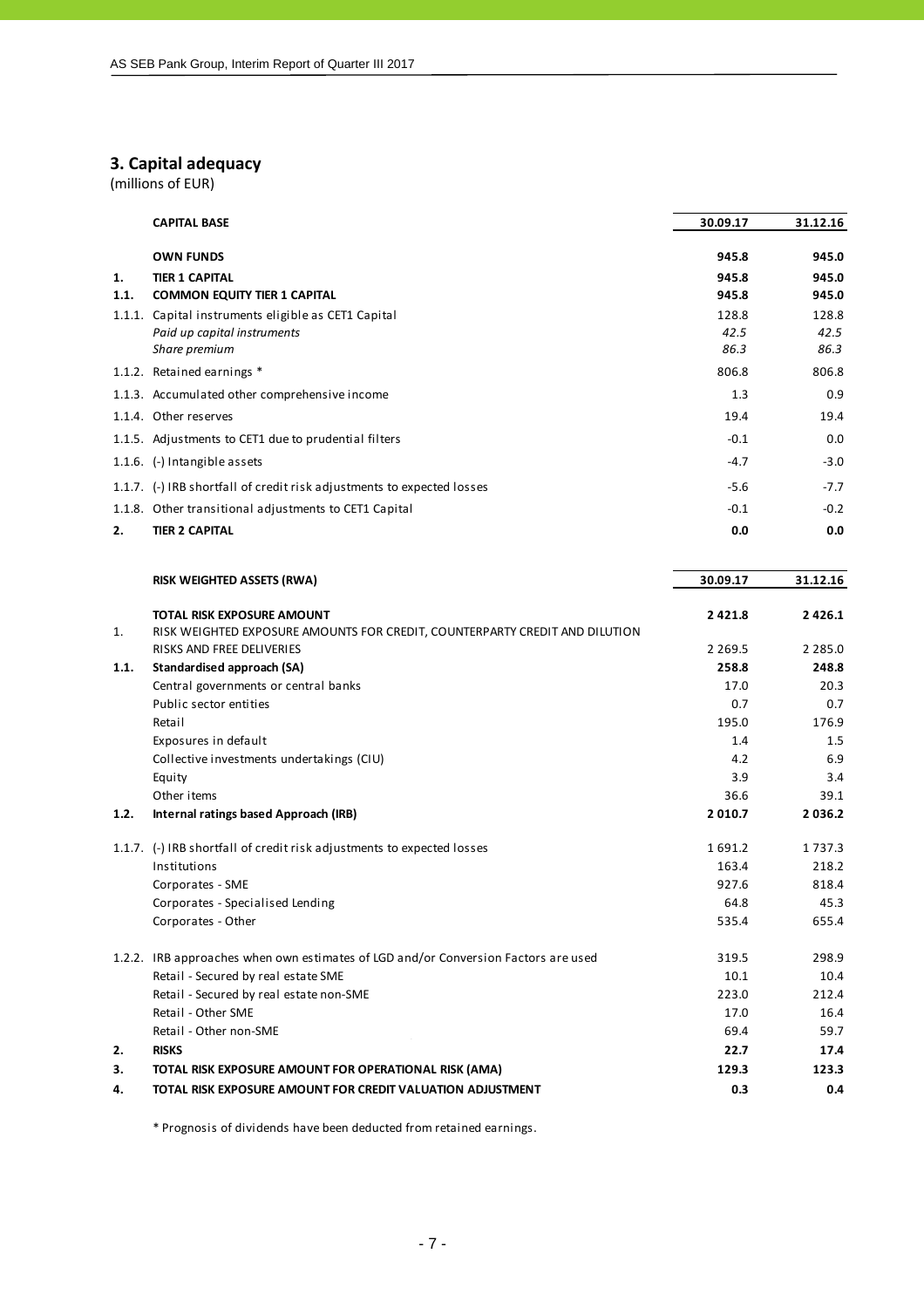#### **CAPITAL RATIOS**

|                                                                                                                    | 30.09.17    | 31.12.16    |
|--------------------------------------------------------------------------------------------------------------------|-------------|-------------|
| <b>OWN FUNDS</b>                                                                                                   | 945.8       | 945.0       |
| TOTAL RISK EXPOSURE AMOUNT Basel III (without additional risk exposure amount due to application of Basel I floor) | 2 4 2 1.8   | 2 4 2 6 .1  |
| Own fund requirement (8%)                                                                                          | 193.7       | 194.1       |
| Total capital ratio                                                                                                | 39.05%      | 38.95%      |
| Tier 1 Capital ratio                                                                                               | 39.05%      | 38.95%      |
| CET1 Capital ratio                                                                                                 | 39.05%      | 38.95%      |
| Tier 2 Capital ratio                                                                                               | 0.00%       | 0.00%       |
| TOTAL RISK EXPOSURE AMOUNT Basel III (with additional risk exposure amount due to application of Basel I floor)    | 3 3 1 5 . 3 | 3 1 8 9 . 8 |
| Own fund requirement (8%)                                                                                          | 265.2       | 255.2       |
| Total capital ratio                                                                                                | 28.53%      | 29.63%      |
| Tier 1 Capital ratio                                                                                               | 28.53%      | 29.63%      |
| CET1 Capital ratio                                                                                                 | 28.53%      | 29.63%      |
| Tier 2 Capital ratio                                                                                               | 0.00%       | 0.00%       |

#### **MEMBERS OF CONSOLIDATION GROUP, INCLUDED TO CAPITAL ADEQUACY CALCULATION**

AS SEB Pank AS SEB Liising Group AS SEB Varahaldus

#### **CAPITAL REQUIREMENTS AND BUFFERS**

|                        |                                                                   | 30.09.17                |                   |                 | 31.12.16                |                   |                 |
|------------------------|-------------------------------------------------------------------|-------------------------|-------------------|-----------------|-------------------------|-------------------|-----------------|
| <b>OWN FUNDS</b>       |                                                                   | <b>Total</b><br>capital | Tier 1<br>capital | CET1<br>capital | <b>Total</b><br>capital | Tier 1<br>capital | CET1<br>capital |
| Capital amount         |                                                                   | 945.8                   | 945.8             | 945.8           | 945.0                   | 945.0             | 945.0           |
|                        | Total risk exposure amount *                                      | 2 4 2 1.8               | 2 4 2 1.8         | 2 4 2 1.8       | 2 4 2 6 . 1             | 2 4 2 6 . 1       | 2 4 2 6 . 1     |
| Capital adequacy ratio |                                                                   | 39.05%                  | 39.05%            | 39.05%          | 38.95%                  | 38.95%            | 38.95%          |
|                        | Total capital requirements, incl. buffers                         | 375.4                   | 326.9             | 290.6           | 376.0                   | 327.5             | 291.1           |
|                        |                                                                   | 15.5%                   | 13.5%             | 12.0%           | 15.5%                   | 13.5%             | 12.0%           |
| including:             |                                                                   |                         |                   |                 |                         |                   |                 |
|                        | Base capital requirement                                          | 193.7                   | 145.3             | 109.0           | 194.1                   | 145.6             | 109.2           |
|                        |                                                                   | 8%                      | 6%                | 4.5%            | 8%                      | 6%                | 4.5%            |
|                        | Capital conservation buffer                                       | 60.5                    | 60.5              | 60.5            | 60.7                    | 60.7              | 60.7            |
|                        |                                                                   | 2.5%                    | 2.5%              | 2.5%            | 2.5%                    | 2.5%              | 2.5%            |
|                        | Systemic risk buffer                                              | 24.2                    | 24.2              | 24.2            | 24.3                    | 24.3              | 24.3            |
|                        |                                                                   | 1%                      | 1%                | 1%              | 1%                      | 1%                | 1%              |
|                        | Other Systemically Important Institution buffer                   | 48.4                    | 48.4              | 48.4            | 48.5                    | 48.5              | 48.5            |
|                        |                                                                   | 2%                      | 2%                | 2%              | 2%                      | 2%                | 2%              |
|                        | Own funds Surplus(+) of total capital requirements, incl. buffers | 570.4                   | 618.9             | 655.2           | 569.0                   | 617.5             | 653.9           |

\* Total risk exposure amount without additional risk exposure amount due to application of Basel I floor

| <b>LEVERAGE RATIO</b>                           |            |             |
|-------------------------------------------------|------------|-------------|
|                                                 | 30.09.17   | 31.12.16    |
| Exposure measure for leverage ratio calculation | 6 2 1 5 .5 | 6 2 3 6 . 4 |
| of which on balance sheet items                 | 5 744.3    | 5 7 6 4 . 1 |
| of which off balance sheet items                | 471.2      | 472.3       |
| Leverage ratio*                                 | 15.2%      | 15.2%       |

\*In Annual report of reference period Leverage Ratio was calculated as the simple arithmetic mean of the monthly leverage ratios over a quarter. In Current report as of end of period.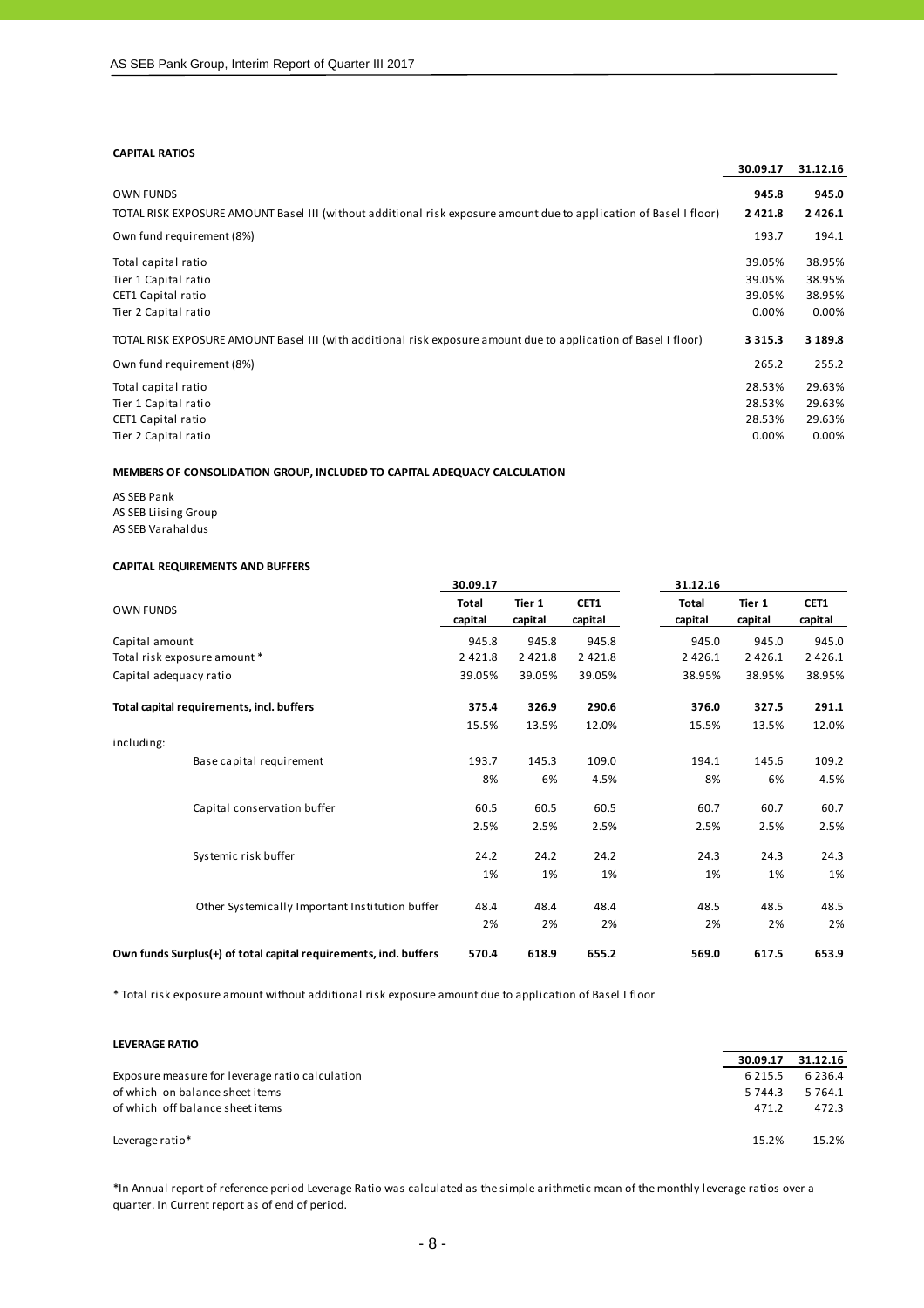# **4. Risk concentration**

| (millions of EUR)                                                                                                       | 30.09.17 | 31.12.16 | 30.09.16 |
|-------------------------------------------------------------------------------------------------------------------------|----------|----------|----------|
| Total claims against persons associated with the credit institution's<br>consolidation group                            | 0.5      | 2.2      | 0.5      |
| The share of claims of the persons associated with the credit institution's<br>consolidation group in net own funds, %, | 0.06     | 0.23     | 0.06     |
| Total of large exposure claims                                                                                          | 241.4    | 294.4    | 265.0    |
| The share of large exposure claims in net own funds, %                                                                  | 25.52    | 31.16    | 29.79    |
| Number of large exposure customers                                                                                      | 4        | 4        | 4        |

## **5. Key figures**

| (millions of EUR)                       |             |             |           |
|-----------------------------------------|-------------|-------------|-----------|
|                                         | 30.09.17    | 31.12.16    | 30.09.16  |
| Net profit                              | 56.8        | 84.7        | 64.5      |
| Average equity                          | 999.7       | 959.2       | 949.0     |
| Return on equity (ROE), %               | 7.58        | 8.83        | 9.06      |
| Average assets                          | 5 7 6 5 . 6 | 5 5 0 4 .7  | 5 4 0 6.8 |
| Return on assets (ROA), %               | 1.31        | 1.54        | 1.59      |
| Net interest income                     | 66.6        | 82.9        | 60.2      |
| Average interest earning assets         | 5 649.2     | 5 3 7 6 . 6 | 5 2 7 8.6 |
| Net interest margin (NIM), %            | 1.57        | 1.54        | 1.52      |
| Spread, %                               | 1.54        | 1.51        | 1.48      |
| Cost / Income ratio, %                  | 40.5        | 40.8        | 40.4      |
| Ratio of individually impaired loans, % | 0.32        | 0.33        | 0.31      |

## **Explanations**

Return on equity (ROE) = Net profit/Average equity \* 100 Average equity = (Equity of current year end + Equity of previous year end)/2 Return on assets (ROA) = Net profit/Average assets \* 100 Average assets = (Assets of current year end + Assets of previous year end)/2 Cost of interest bearing liabilities = Interest expenses/Average liabilities exposed to interest rate risk \*100 Cost/Income Ratio = Total Operating Expenses/Total Income \* 100 Net interest margin (NIM) = Net interest income/Average assets exposed to interest rate risk \* 100 Yield on interest earning assets = Interest income/Average assets exposed to interest rate risk Spread = Yield on interest earning assets ‐ Cost of interest bearing liabilities

Ratio of individually impaired loans = Individually impaired loans/Loans to customers and credit institutions\* 100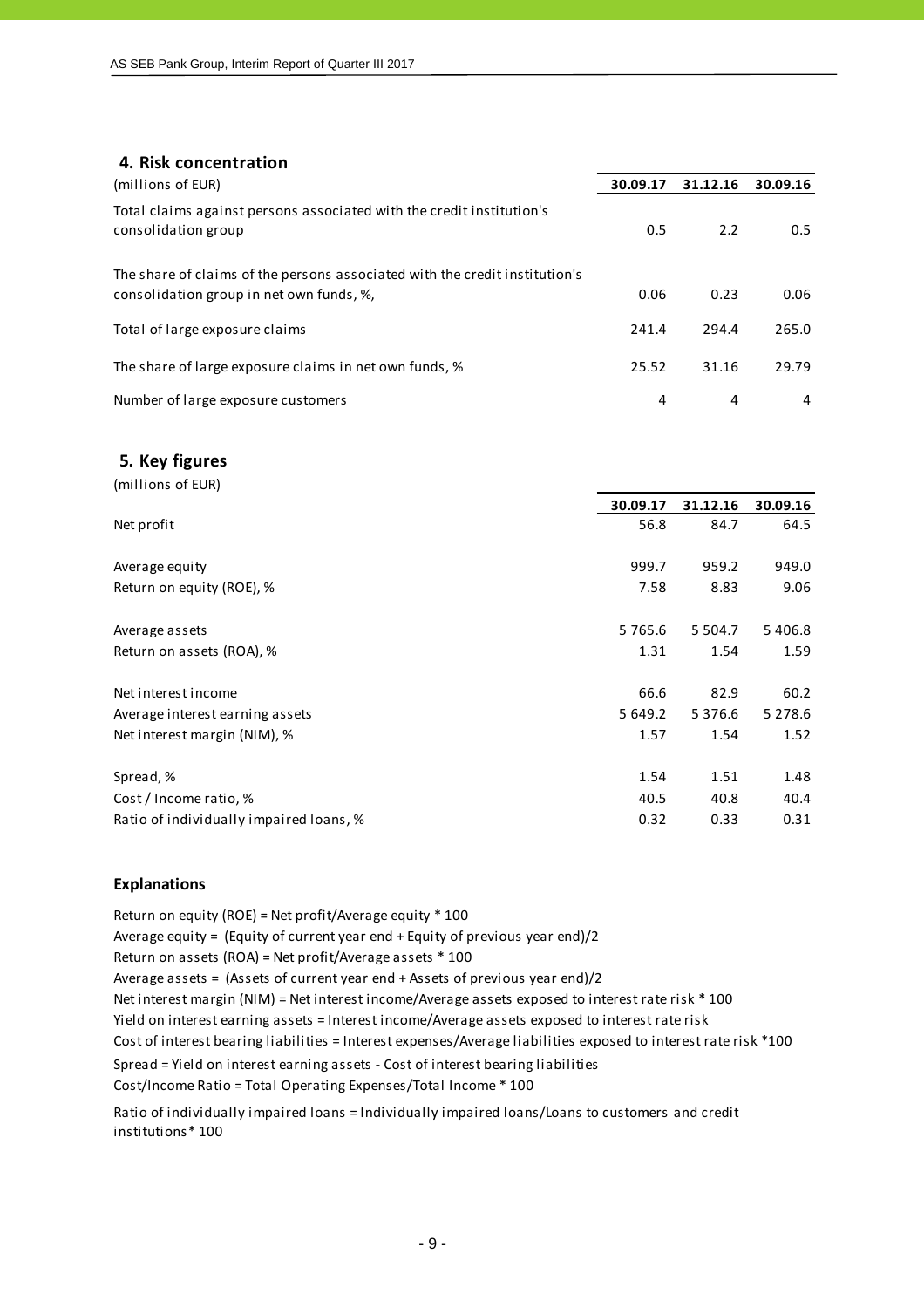#### **Assets exposed to interest rate risk:**

Balances with central bank Loans and advances to credit institutions Loans and advances to customers Debt securities and other fixed income securities

(all without accrued interests)

#### **Liabilities exposed to interest rate risk:**

Due to credit institutions Due to customers (all without accrued interests)

## **Total Operating Expenses:**

Personnel expenses Other expenses Depreciation, amortisation and impairment of tangible and intangible assets

## **Total Income:**

Net interest income Net fee and commission income Net income from foreign exchange Gains less losses from financial assets at fair value through profit or loss Income from dividends Gains less losses from investment securities Share of profit of associates Other income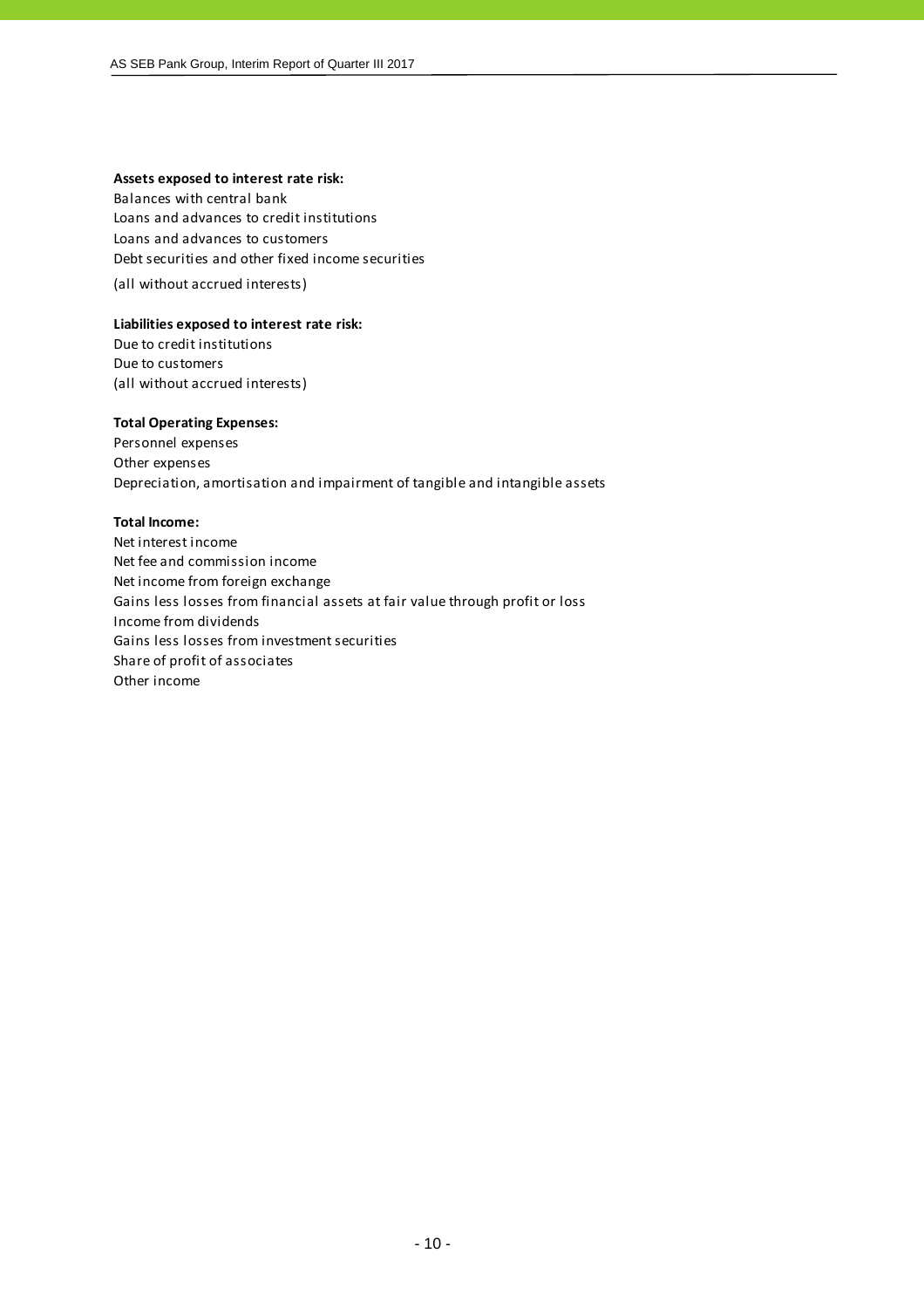# **III. Consolidated financial statements**

## **1. Consolidated income statement**

|                                                                              |                | 2017     | 2016   |          |        |
|------------------------------------------------------------------------------|----------------|----------|--------|----------|--------|
|                                                                              | Note           | 9 months | QIII   | 9 months | QIII   |
| Interest and similar income                                                  | 3              | 74.0     | 25.3   | 68.4     | 23.0   |
| Interest expenses and similar charges                                        | 4              | $-7.4$   | $-2.1$ | $-8.2$   | $-2.9$ |
| Net Interest Income                                                          |                | 66.6     | 23.2   | 60.2     | 20.1   |
| Fee and commission income                                                    | 5              | 47.3     | 16.2   | 44.3     | 15.3   |
| Fee and commission expense                                                   | 6              | $-12.1$  | $-4.1$ | $-11.5$  | $-4.0$ |
| Net fee and commission income                                                |                | 35.2     | 12.1   | 32.8     | 11.3   |
| Net income from foreign exchange                                             |                | 3.7      | 1.1    | 3.3      | 1.0    |
| Gains less losses from financial assets at fair value through profit or loss |                | 0.5      | 0.1    | 0.5      | 0.4    |
| Gains less losses from investment securities                                 |                | 0.7      | $-0.1$ | 16.3     | 0.0    |
| Share of profit of associates                                                |                | 0.2      | 0.1    | 0.1      | 0.1    |
| Other income                                                                 |                | 1.1      | 0.2    | 0.8      | 0.3    |
| Personnel expenses                                                           |                | $-28.4$  | $-9.3$ | $-28.5$  | $-9.3$ |
| Other expenses                                                               |                | $-12.7$  | $-3.8$ | $-15.2$  | $-3.6$ |
| Depreciation, amortisation and impairment of tangible and intangible assets  |                | $-2.8$   | $-0.9$ | $-2.7$   | $-0.9$ |
| Profit before impairment losses on loans and advances                        |                | 64.1     | 22.7   | 67.6     | 19.4   |
| Impairment losses on loans and advances                                      | $\overline{7}$ | 0.2      | 0.2    | 1.9      | 0.1    |
| Profit before income tax                                                     |                | 64.3     | 22.9   | 69.5     | 19.5   |
| Income tax                                                                   |                | $-7.5$   | 0.0    | $-5.0$   | 0.0    |
| Net profit                                                                   |                | 56.8     | 22.9   | 64.5     | 19.5   |
| Profit attributable to the sole equity holder                                |                | 56.8     | 22.9   | 64.5     | 19.5   |
| 2. Consolidated statement of comprehensive income                            |                |          |        |          |        |
| (millions of EUR)                                                            |                | 2017     |        | 2016     |        |
|                                                                              |                | 9 months | QIII   | 9 months | QIII   |
| Net profit                                                                   |                | 56.8     | 22.9   | 64.5     | 19.5   |
| Other comprehensive income/expense                                           |                |          |        |          |        |
| Items that may subsequently be reclassified to the income statement:         |                |          |        |          |        |
| Revaluation of available-for-sale financial assets                           |                | 0.4      | 0.3    | $-11.8$  | 0.3    |
| Total other comprehensive income/expense                                     |                | 0.4      | 0.3    | $-11.8$  | 0.3    |
| <b>Total comprehensive income</b>                                            |                | 57.2     | 23.2   | 52.7     | 19.8   |
|                                                                              |                |          |        |          |        |
|                                                                              |                |          |        |          |        |

| Sole equity holder of the parent entity (total)       | 23.2 | 52.7 | - 19.8 |
|-------------------------------------------------------|------|------|--------|
| -Total comprehensive income from continued operations | 23.2 | 52.7 | 19.8   |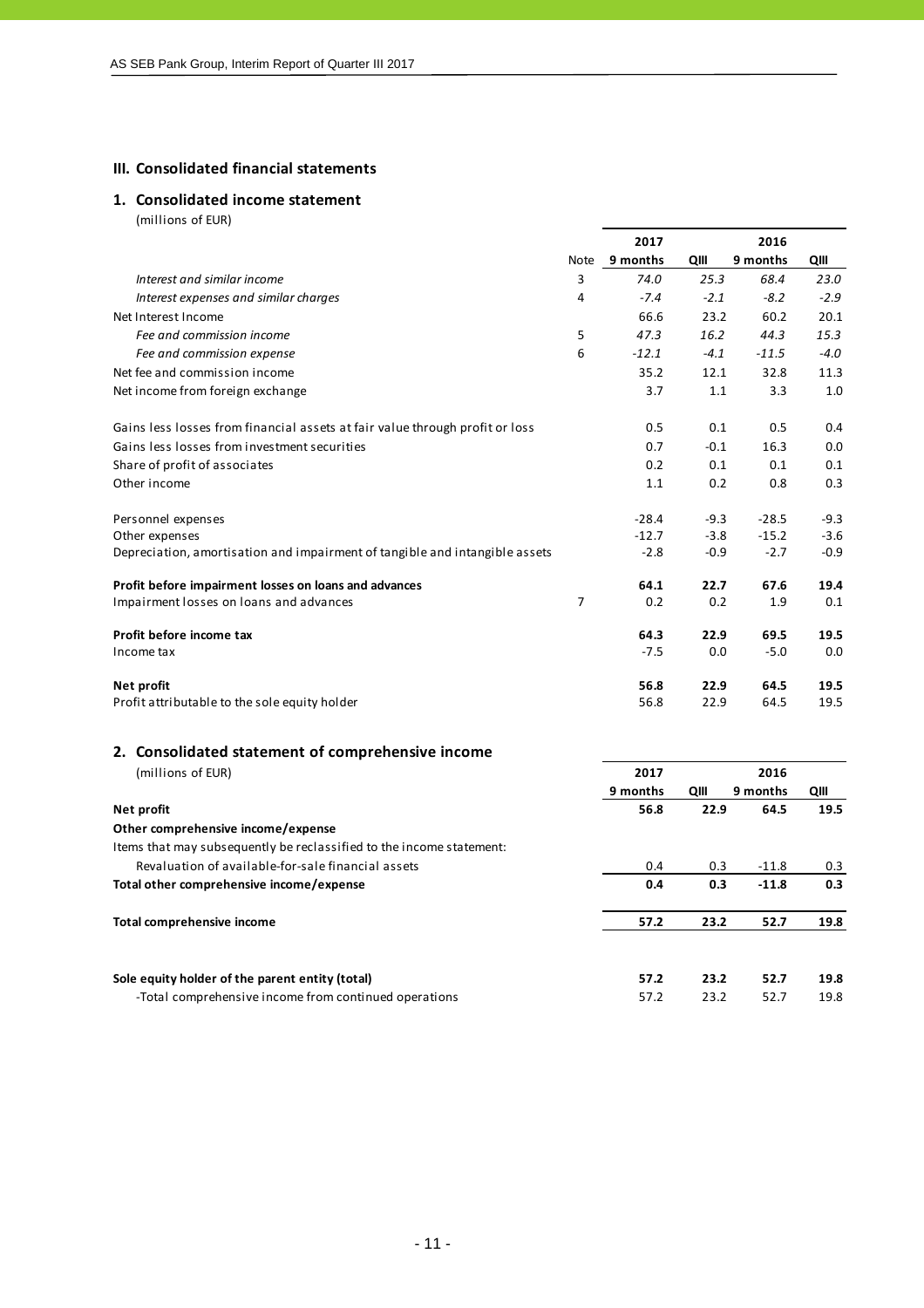# **3. Consolidated statement of financial position**

|                                                                               | 30.09.17   | 31.12.16   |
|-------------------------------------------------------------------------------|------------|------------|
| <b>ASSETS</b>                                                                 |            |            |
| Cash                                                                          | 36.2       | 41.7       |
| Balances with central bank                                                    | 251.8      | 250.9      |
| Loans and advances to credit institutions                                     | 684.5      | 983.3      |
| Loans and advances to customers                                               | 4 6 2 4 .5 | 4 3 3 7 .5 |
| Financial assets held for trading                                             | 21.4       | 23.4       |
| Financial assets designated at fair value through profit or loss at inception | 88.4       | 86.7       |
| Available-for-sale financial assets                                           | 7.0        | 9.3        |
| Other assets                                                                  | 24.2       | 18.3       |
| Accrued income and prepaid expenses                                           | 3.2        | 11.8       |
| Investments in associates                                                     | 1.0        | 0.8        |
| Intangible assets                                                             | 4.7        | 2.9        |
| Property, plant and equipment                                                 | 8.9        | 8.8        |
| <b>TOTAL ASSETS</b>                                                           | 5755.8     | 5 7 7 5.4  |
| LIABILITIES AND SHAREHOLDERS' EQUITY                                          |            |            |
| Due to credit institutions                                                    | 1 0 7 1 .4 | 992.4      |
| Due to customers                                                              | 3 570.3    | 3 687.0    |
| Other liabilities                                                             | 21.3       | 68.6       |
| Accrued expenses and deferred income                                          | 57.9       | 17.9       |
| Financial liabilities at fair value through profit or loss                    | 21.3       | 23.5       |
| Provisions                                                                    | 0.1        | 0.1        |
| <b>Total Liabilities</b>                                                      | 4 742.3    | 4789.5     |
| Share capital                                                                 | 42.5       | 42.5       |
| Share premium                                                                 | 86.3       | 86.3       |
| Other reserves                                                                | 20.7       | 20.3       |
| Retained earnings                                                             | 864.0      | 836.8      |
| <b>Total shareholders' equity</b>                                             | 1013.5     | 985.9      |
| TOTAL LIABILITIES AND SHAREHOLDERS' EQUITY                                    | 5755.8     | 5 7 7 5.4  |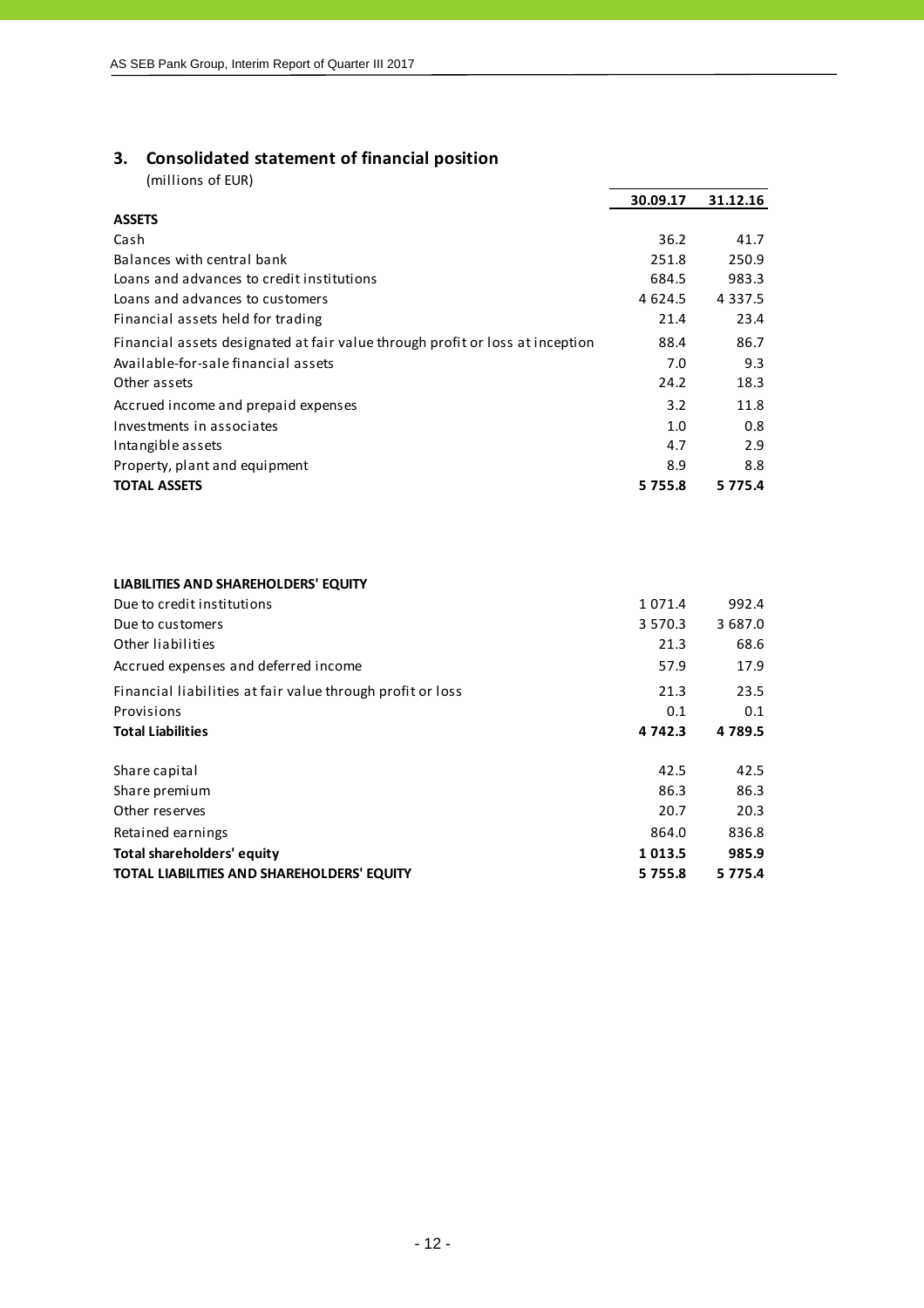# **4. Consolidated cash flow statement**

|                                                                                 | 2017     | 2016        |
|---------------------------------------------------------------------------------|----------|-------------|
|                                                                                 | 9 months | 9 months    |
| I. Cash flows from operating activities                                         |          |             |
| Interest received                                                               | 74.5     | 68.4        |
| Interest paid                                                                   | $-7.4$   | $-8.1$      |
| Fee and commission received                                                     | 47.3     | 44.3        |
| Fee and commission paid                                                         | $-12.1$  | $-11.5$     |
| Net trading income and other operating income                                   | 5.7      | 5.1         |
| Personnel expenses and other operating expenses                                 | $-40.6$  | $-42.8$     |
| Income tax paid                                                                 | $-7.5$   | $-5.0$      |
| Cash flows from operating activities before changes in the operating assets and |          |             |
| <b>liabilities</b>                                                              | 59.9     | 50.4        |
| Changes in operating assets:                                                    |          |             |
| Loans and advances to credit institutions and mandatory reserve in central bank | 50.8     | $-43.5$     |
| Loans and advances to customers                                                 | $-287.3$ | $-162.9$    |
| Other assets                                                                    | 3.5      | $-2.0$      |
| <b>Changes of operating liabilities:</b>                                        |          |             |
| Due to credit institutions                                                      | 72.2     | 56.7        |
| Due to customers                                                                | $-116.3$ | 250.9       |
| Other liabilities                                                               | $-3.1$   | 4.8         |
| Cash flow from (used in) operating activities                                   | $-220.3$ | 154.4       |
| II. Cash flows from investing activities                                        |          |             |
| Net increase-/decrease+ of investment portfolio securities                      | 3.2      | 13.9        |
| Purchase of tangible and intangible assets                                      | $-4.7$   | $-4.9$      |
| Cash flow from (used in) investing activities                                   | $-1.5$   | 9.0         |
| III. Cash flows from financing activities                                       |          |             |
| Dividends paid                                                                  | $-30.0$  | $-20.0$     |
| Cash used in financing activities                                               | $-30.0$  | $-20.0$     |
| Net decrease/increase in cash and cash equivalents                              | $-251.8$ | 143.4       |
| Cash and cash equivalents at the beginning of period                            | 1 270.9  | 1012.5      |
| Effect of exchange rate changes on cash and cash equivalents                    | 0.0      | 0.0         |
| Cash and cash equivalents at the end of period                                  | 1019.1   | 1 1 5 5 . 9 |

| <b>Cash and cash equivalents includes:</b>               | 30.09.17 | 30.09.16    |
|----------------------------------------------------------|----------|-------------|
| Cash on hand                                             | 36.2     | 38.9        |
| Balances with the central bank without mandatory reserve | 210.0    | 210.0       |
| Liquid deposits in other credit institutions             | 684.5    | 883.7       |
| Liquidity securities                                     | 88.4     | 23.3        |
|                                                          | 1019.1   | 1 1 5 5 . 9 |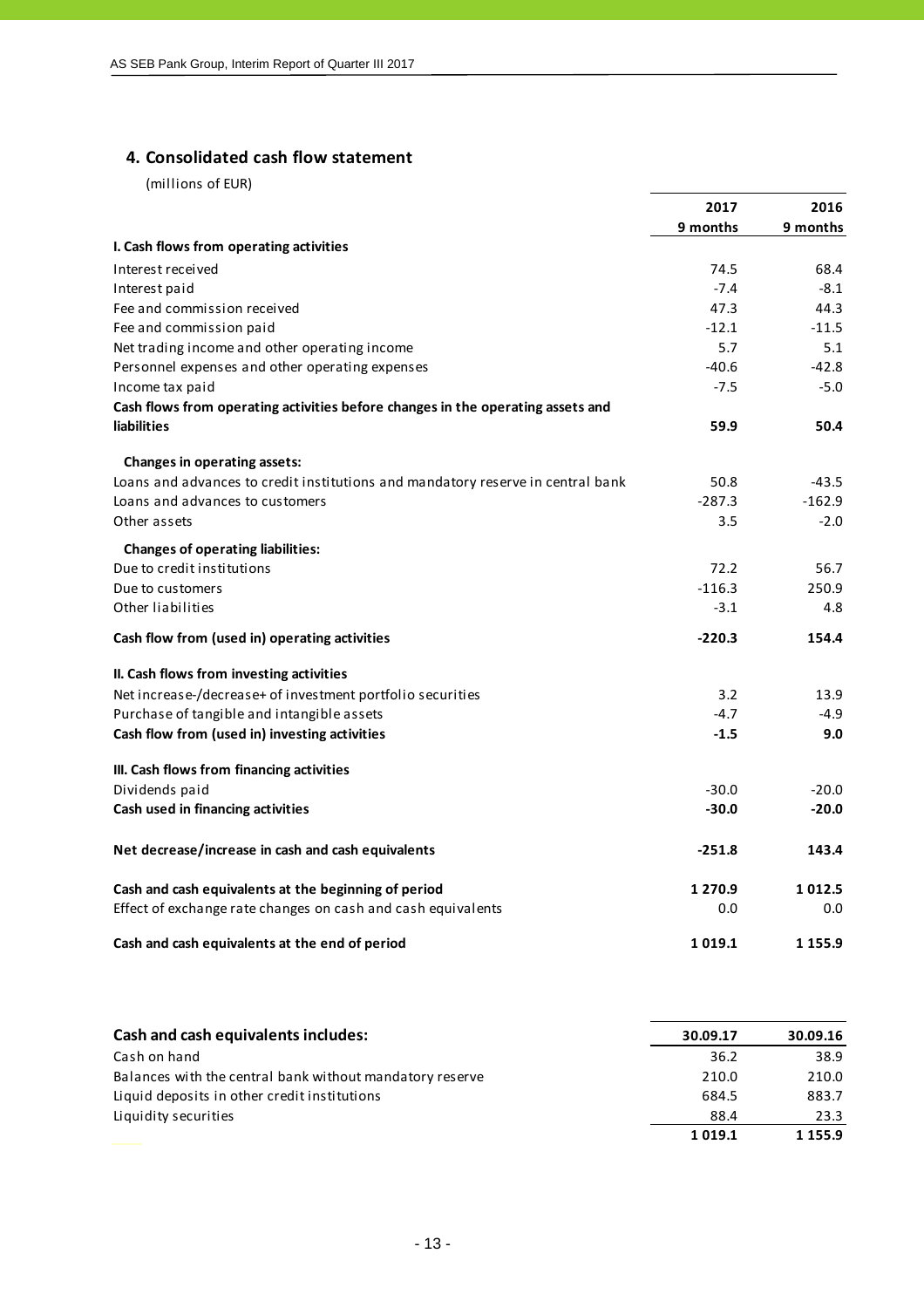# **5. Changes in consolidated shareholders' equity**

|                                   |                       | <b>Share</b> |                 | <b>Retained</b> | <b>Total</b><br>shareholders' |
|-----------------------------------|-----------------------|--------------|-----------------|-----------------|-------------------------------|
|                                   |                       |              |                 | profit          |                               |
|                                   | Share capital premium |              | <b>Reserves</b> |                 | equity                        |
| Year beginning 01.01.2016         | 42.5                  | 86.3         | 32.2            | 771.4           | 932.4                         |
| Dividend paid                     | 0.0                   | 0.0          | 0.0             | $-20.0$         | $-20.0$                       |
| Other                             | 0.0                   | 0.0          | 0.0             | 0.5             | 0.5                           |
| Net profit                        | 0.0                   | 0.0          | 0.0             | 64.5            | 64.5                          |
| Other comprehensive income:       |                       |              |                 |                 |                               |
| Net change in available-for-sale  |                       |              |                 |                 |                               |
| financial assets                  | 0.0                   | 0.0          | $-11.8$         | 0.0             | $-11.8$                       |
| Total other comprehensive income  | 0.0                   | 0.0          | $-11.8$         | 0.0             | $-11.8$                       |
| <b>Total comprehensive income</b> | 0.0                   | 0.0          | $-11.8$         | 64.5            | 52.7                          |
| <b>Final balance 30.09.2016</b>   | 42.5                  | 86.3         | 20.4            | 816.4           | 965.6                         |
|                                   |                       |              |                 |                 |                               |
| Year beginning 01.01.2017         | 42.5                  | 86.3         | 20.3            | 836.8           | 985.9                         |
| Dividend paid                     | 0.0                   | 0.0          | 0.0             | $-30.0$         | $-30.0$                       |
| Other                             | 0.0                   | 0.0          | 0.0             | 0.4             | 0.4                           |
| Net profit                        | 0.0                   | 0.0          | 0.0             | 56.8            | 56.8                          |
| Other comprehensive income:       |                       |              |                 |                 |                               |
| Net change in available-for-sale  |                       |              |                 |                 |                               |
| financial assets                  | 0.0                   | 0.0          | 0.4             | 0.0             | 0.4                           |
| Total other comprehensive expense | 0.0                   | 0.0          | 0.4             | 0.0             | 0.4                           |
| <b>Total comprehensive income</b> | 0.0                   | 0.0          | 0.4             | 56.8            | 57.2                          |
| <b>Final balance 30.09.2017</b>   | 42.5                  | 86.3         | 20.7            | 864.0           | 1013.5                        |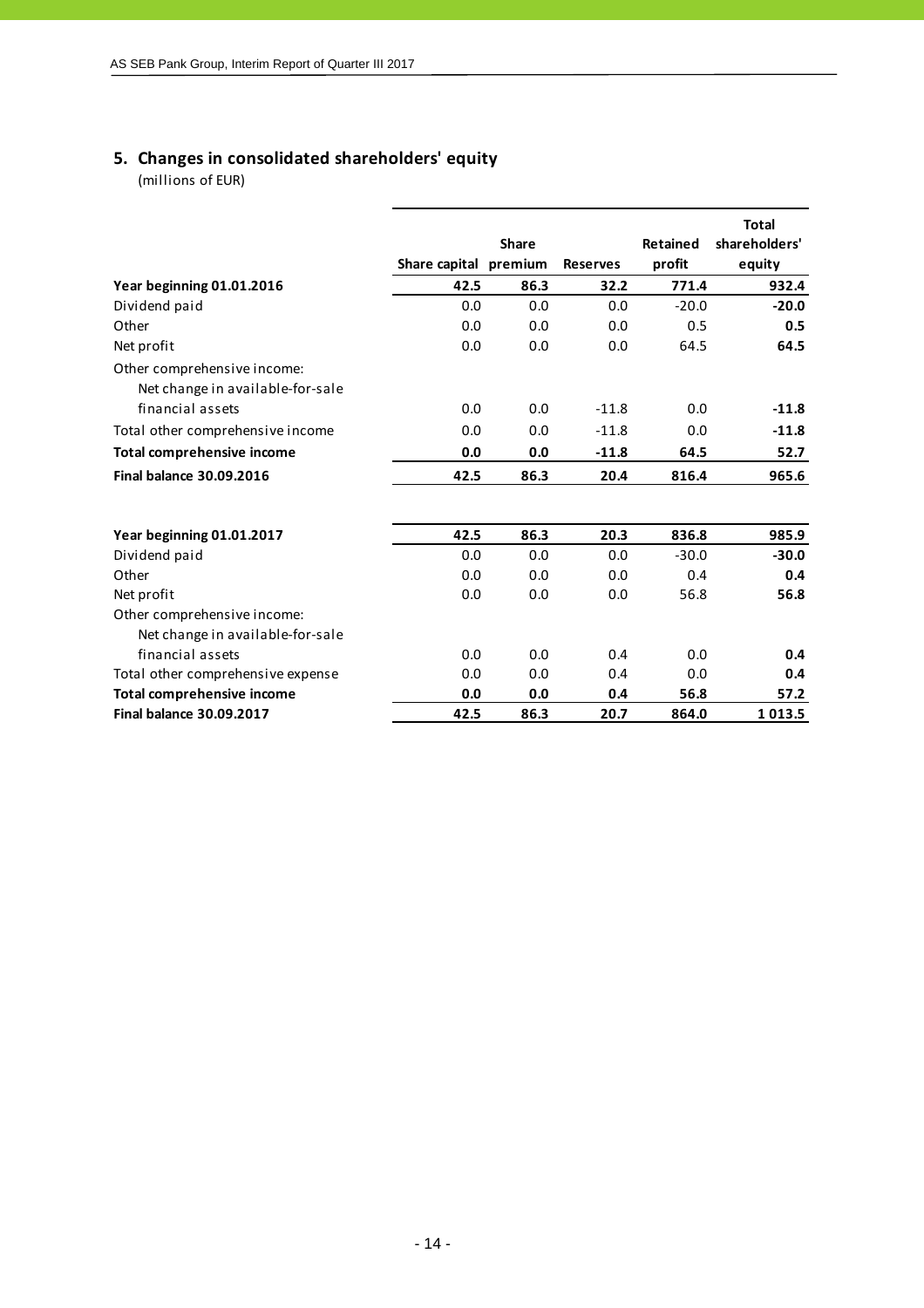# **6. Contingent assets and liabilities and commitments**

(millions of EUR)

| 30.09.17                                                                                   |               | Contract amount | <b>Balance value</b> |                    |  |  |
|--------------------------------------------------------------------------------------------|---------------|-----------------|----------------------|--------------------|--|--|
|                                                                                            | <b>Assets</b> | Liabilities     | <b>Assets</b>        | <b>Liabilities</b> |  |  |
| 1. Irrevocable and revocable transactions                                                  | 129.2         | 1023.1          | 0.0                  | 0.0                |  |  |
| 1.1. Guarantees and other similar off-balance sheet<br>irrovocable liabilitieas and claims | 129.2         | 304.1           | 0.0                  | 0.0                |  |  |
| incl. financial quarantees                                                                 | 129.2         | 105.5           | 0.0                  | 0.0                |  |  |
| 1.2. Loan commitments                                                                      | 0.0           | 719.0           | 0.0                  | 0.0                |  |  |
| 2. Derivatives                                                                             | 686.5         | 611.2           | 21.3                 | 21.3               |  |  |
| 2.1. Currency related derivatives                                                          | 347.8         | 347.8           | 15.0                 | 15.0               |  |  |
| 2.2. Interest related derivatives                                                          | 337.9         | 262.8           | 6.2                  | 6.2                |  |  |
| 2.3. Equity related derivatives*                                                           | 0.8           | 0.6             | 0.1                  | 0.1                |  |  |
|                                                                                            | 815.7         | 1634.3          | 21.3                 | 21.3               |  |  |

| 31.12.16                                            | <b>Contract amount</b> |                    |               | <b>Balance value</b> |  |  |
|-----------------------------------------------------|------------------------|--------------------|---------------|----------------------|--|--|
|                                                     | <b>Assets</b>          | <b>Liabilities</b> | <b>Assets</b> | Liabilities          |  |  |
| 1. Irrevocable and revocable transactions           | 103.6                  | 1096.3             | 0.0           | 0.0                  |  |  |
| 1.1. Guarantees and other similar off-balance sheet |                        |                    |               |                      |  |  |
| irrovocable liabilitieas and claims                 | 103.6                  | 321.2              | 0.0           | 0.0                  |  |  |
| incl. financial quarantees                          | 103.6                  | 133.8              | 0.0           | 0.0                  |  |  |
| 1.2. Loan commitments                               | 0.0                    | 775.3              | 0.0           | 0.0                  |  |  |
| 2. Derivatives                                      | 645.8                  | 626.6              | 23.3          | 23.5                 |  |  |
| 2.1. Currency related derivatives                   | 249.9                  | 249.9              | 14.2          | 14.1                 |  |  |
| 2.2. Interest related derivatives                   | 392.7                  | 373.9              | 9.0           | 9.3                  |  |  |
| 2.3. Equity related derivatives*                    | 3.2                    | 2.8                | 0.1           | 0.1                  |  |  |
|                                                     | 749.4                  | 1722.9             | 23.3          | 23.5                 |  |  |

\* Derivative transactions are executed to cover the client's position and the derivative risks are not taken to own portfolio. All risks arising from these transactions are fully mitigated with parent company. The equity option prices are calculated using for all input data (e.g. underlying prices or volumes) either independently sourced input (e.g. the underlying prices) or an independent price verification is performed on the next day to compare the values to independently sourced market data (e.g. for volumes).

Pursuant to the Law of Obligations Act, the operating lease agreements, concluded by AS SEB Liising are partially related to a contingent liability, the likelihood and the amount of which cannot be reliably determined. According to the management of the company, based on the previous practice, realization of the obligation is unlikely.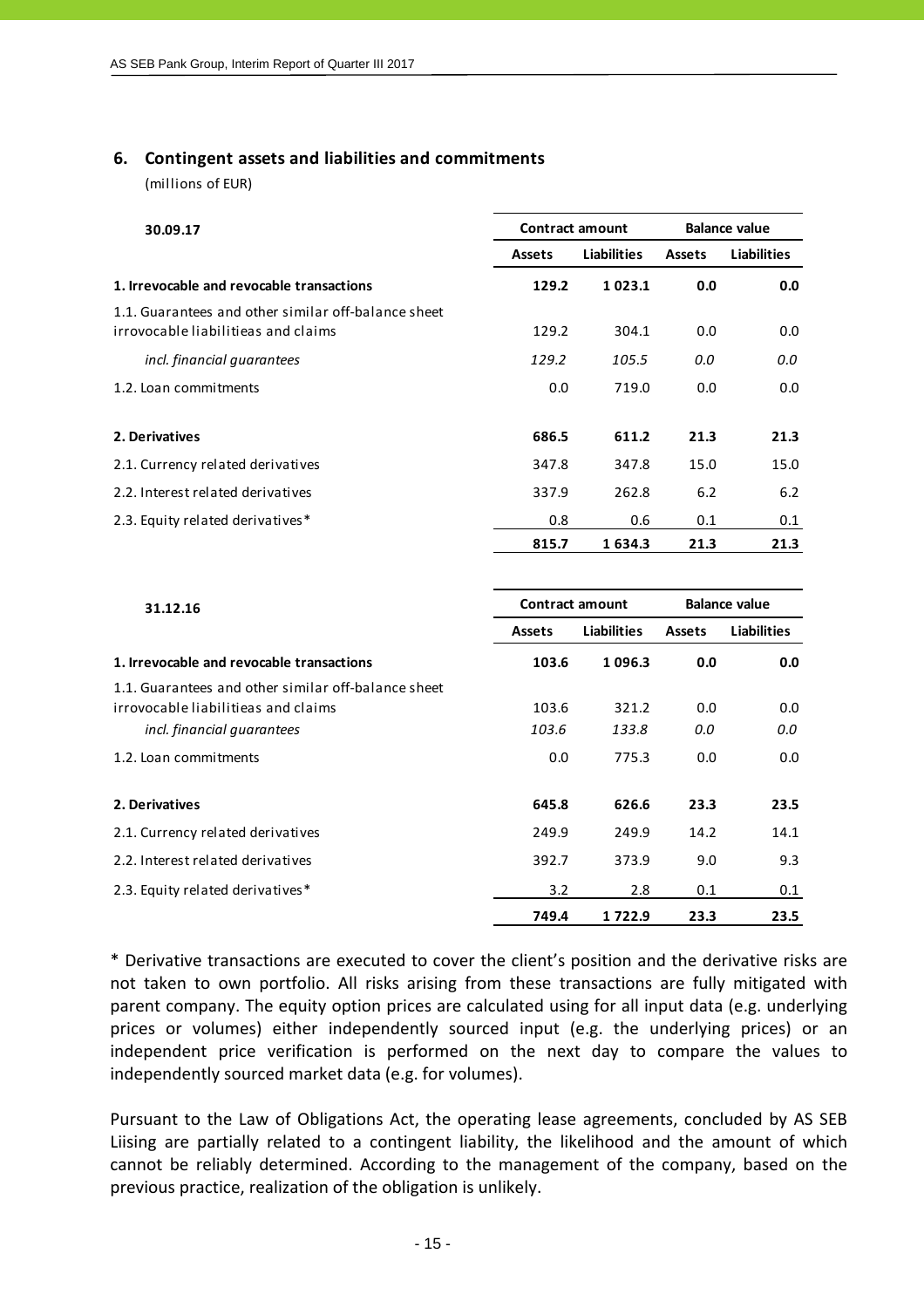# **Note 1 Accounting principles**

The interim report of AS SEB Pank Group for Quarter III 2017 has been prepared in conformity with International Accounting Standard IAS 34 "Interim Financial Reporting" and the disclosure requirements, established by Eesti Pank.

The accounting principles, used in the interim report of AS SEB Pank Group for Quarter III 2017 are in conformity with the accounting principles used in the annual report for the year ended on 31 December 2016.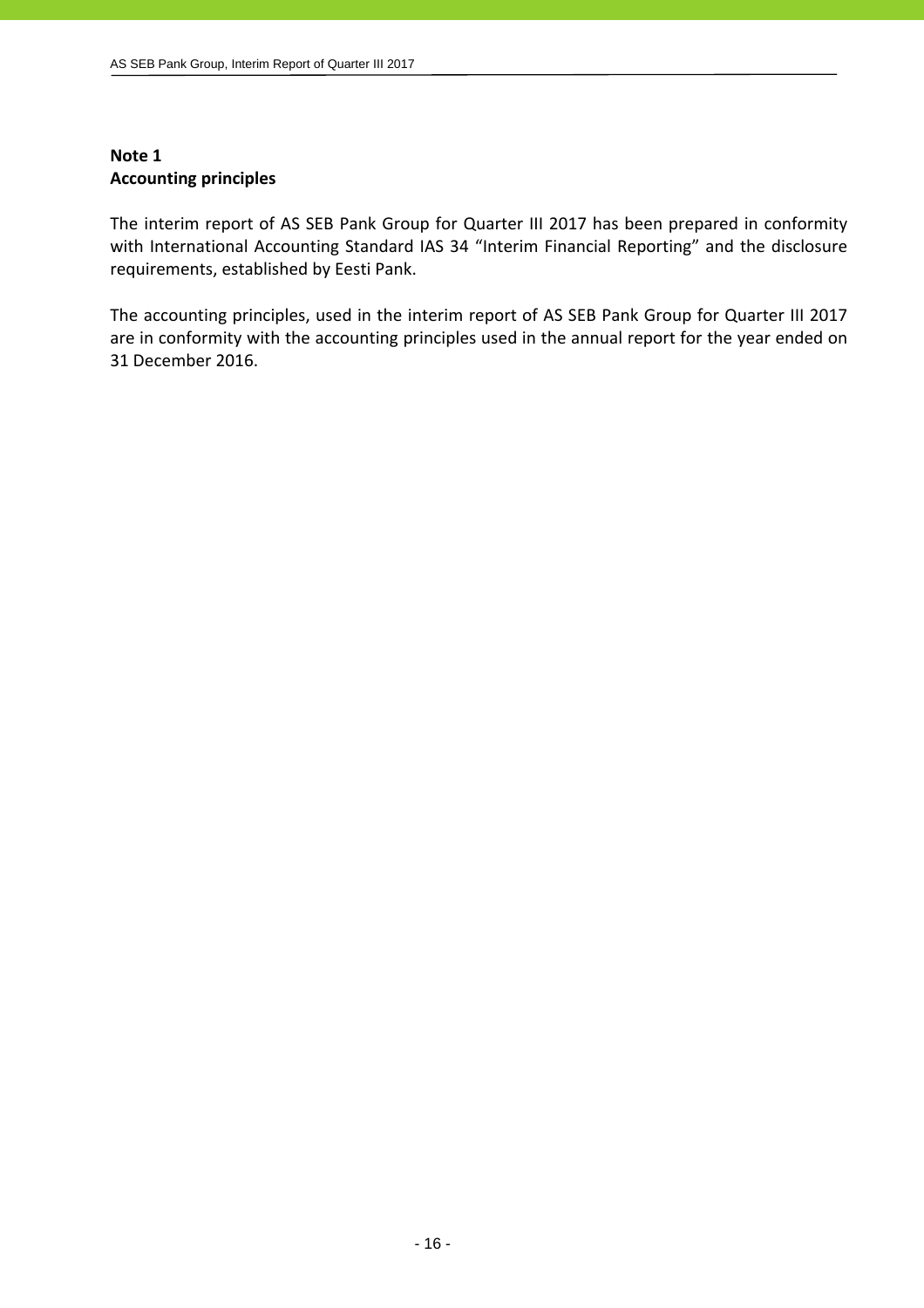# **Fair value of financial assets and liabilities**

(millions of EUR)

# **A) Financial instruments measured at fair value**

|                                                             |         |         |         | 30.09.17 |         |         |         | 31.12.16 |
|-------------------------------------------------------------|---------|---------|---------|----------|---------|---------|---------|----------|
|                                                             | Level 1 | Level 2 | Level 3 | Total    | Level 1 | Level 2 | Level 3 | Total    |
| Financial assets at fair value through profit and loss      |         |         |         |          |         |         |         |          |
| Financial assets held for trading                           | 0.1     | 21.2    | 0.0     | 21.3     | 0.0     | 23.3    | 0.0     | 23.3     |
| Equity securities                                           | 0.1     | 0.0     | 0.0     | 0.1      | 0.0     | 0.0     | 0.0     | 0.0      |
| Derivatives                                                 | 0.0     | 21.2    | 0.0     | 21.2     | 0.0     | 23.3    | 0.0     | 23.3     |
| Financial assets designated at fair value                   |         |         |         |          |         |         |         |          |
| through profit or loss at inception                         | 88.4    | 0.0     | 0.0     | 88.4     | 86.7    | 0.0     | 0.0     | 86.7     |
| Debt securities                                             | 88.4    | 0.0     | 0.0     | 88.4     | 86.7    | 0.0     | 0.0     | 86.7     |
| Available for sale financial assets                         | 4.1     | 0.0     | 3.0     | 7.1      | 6.9     | 0.0     | 2.4     | 9.3      |
| Investment securities - equity                              | 4.1     | 0.0     | 3.0     | 7.1      | 6.9     | 0.0     | 2.4     | 9.3      |
| <b>TOTAL ASSETS</b>                                         | 92.6    | 21.2    | 3.0     | 116.8    | 93.6    | 23.3    | 2.4     | 119.3    |
| Financial liabilities at fair value through profit and loss |         |         |         |          |         |         |         |          |
| Financial liabilities held for trading                      | 0.0     | 21.3    | 0.0     | 21.3     | 0.0     | 23.6    | 0.0     | 23.6     |
| <b>TOTAL LIABILITIES</b>                                    | 0.0     | 21.3    | 0.0     | 21.3     | 0.0     | 23.6    | 0.0     | 23.6     |

IFRS 13 specifies a hierarchy of valuation techniques based on whether the inputs to those valuation techniques are observable or unobservable. Observable inputs reflect market data obtained from independent sources; unobservable inputs reflect the Group's market assumptions. These two types of inputs have created the following fair value hierarchy:

Level 1 ‐ Quoted prices (unadjusted) in active markets for identical assets or liabilities. This level includes listed equity securities and debt instruments on exchanges but also instruments quoted by market participants.

Level 2 ‐ Inputs other than quoted prices included within Level 1 that are observable for the asset or liability, either directly (that is, as prices) or indirectly (that is, derived from prices). The sources of input parameters like Euro yield curve or counterparty credit risk are Bloomberg and Thomson Reuters.

Level 3 - Inputs for the asset or liability that are not based on observable market data (unobservable inputs). This level includes equity investments and debt instruments with significant unobservable components.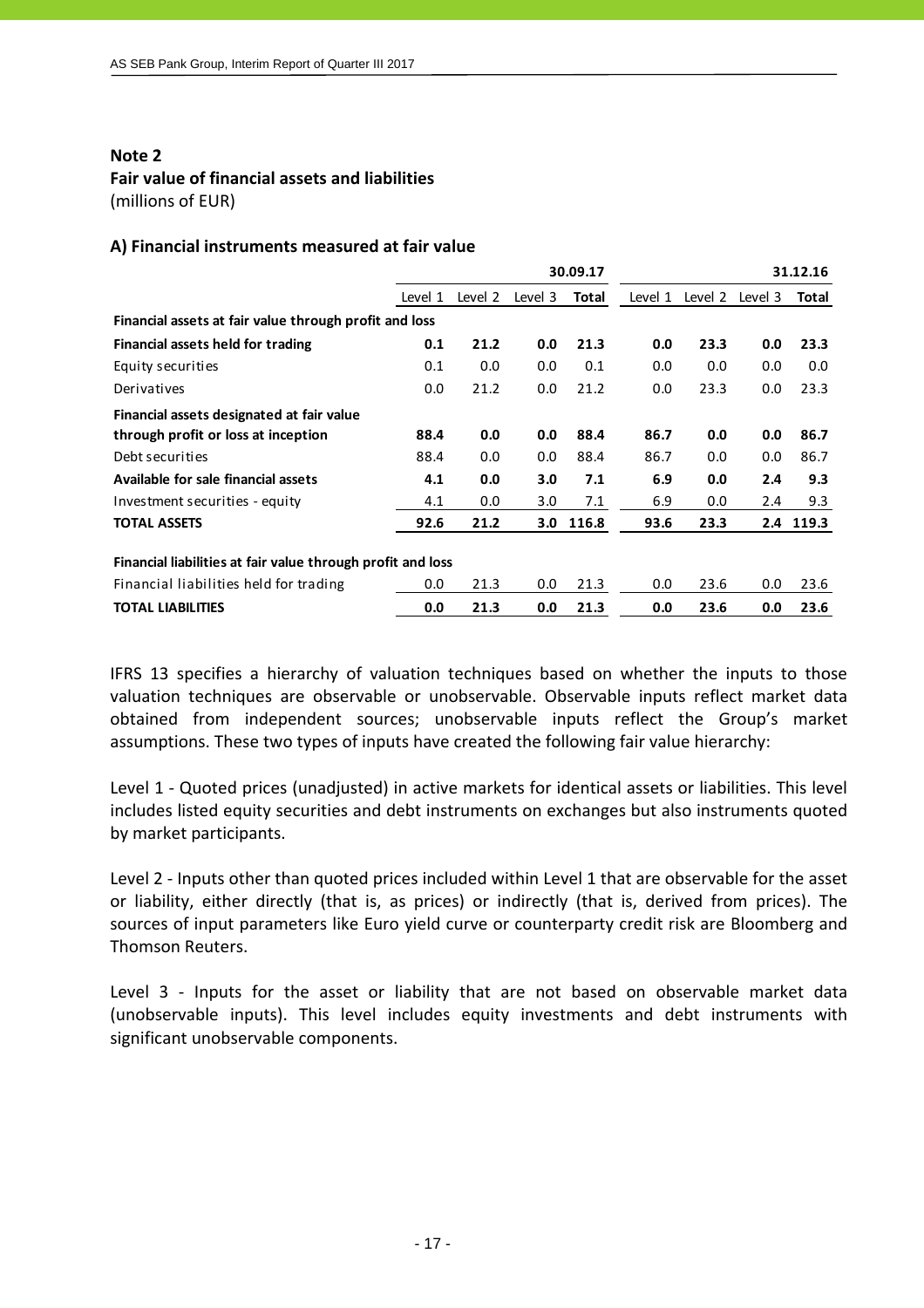#### **Reconciliation** of Level 3 Items **Available**-for-sale financial assets **Total At 1 January 2016 12.2 12.2** Other comprehensive income entity of the comprehensive income entity of the comprehensive income entity of the comprehensive income entity of the comprehensive income entity of the comprehensive income entity of the compre Purchases 2.2 2.2  $\sim$  -0.1  $\sim$  -0.1  $\sim$  -0.1  $\sim$  -0.1  $\sim$  -0.1 **At 31 December 2016 2.4 2.4** 0.0 0.0 **At 1 January 2017 2.4 2.4** Other comprehensive income 0.5 0.5 Purchases 0.1 0.1 **At 30 September 2017 3.0 3.0** 0.0 0.0 Total losses for the period included in profit or loss for assets/liabilities held at 31.12.16 Total losses for the period included in profit or loss for assets/liabilities held at 30.09.17 **Investment securities ‐ equity**

# **B) Financial instruments not measured at fair value**

|                                           | 30.09.17    |             | 31.12.16    |             |
|-------------------------------------------|-------------|-------------|-------------|-------------|
|                                           | Carrying    | Fair value, | Carrying    | Fair value, |
|                                           | value       | Level 3     | value       | Level 3     |
| <b>ASSETS</b>                             |             |             |             |             |
| Loans and advances to credit institutions | 684.5       | 684.5       | 983.3       | 983.3       |
| Loans and advances to customers           | 4 6 2 4 .5  | 4 6 4 2 .5  | 4 3 3 7 .5  | 4 2 4 8 .7  |
| Loans to Corporates                       | 2 303.7     | 2 3 6 8 . 3 | 2 169.6     | 2 172.5     |
| Loans to households                       | 2 3 2 0.8   | 2 2 7 4 . 2 | 2 167.9     | 2076.2      |
| Other assets                              | 27.4        | 27.4        | 30.1        | 30.1        |
| <b>TOTAL ASSETS</b>                       | 5 3 3 6 .4  | 5 3 5 4 .4  | 5 3 5 0 . 9 | 5 262.1     |
| <b>LIABILITIES</b>                        |             |             |             |             |
| Due to credit institutions                | 1 0 7 1 .4  | 1 0 7 0 .5  | 992.4       | 989.2       |
| Due to customers                          | 3 5 7 0 . 3 | 3 5 7 2 . 1 | 3 687.0     | 3 689.3     |
| Due to Corporates                         | 1904.1      | 1906.2      | 2 1 1 3 .8  | 2 1 1 6 . 3 |
| Due to households                         | 1 666.2     | 1 665.9     | 1 573.2     | 1573.0      |
| Other financial liabilities               | 79.2        | 79.2        | 86.5        | 86.5        |
| <b>TOTAL LIABILITIES</b>                  | 4720.9      | 4 7 2 1 .8  | 4765.9      | 4 7 6 5 .0  |

AS SEB Pank conducts assessment of fair value of financial assets and liabilities which are not presented in the Group's statement of financial position at their fair value. All finance instruments not measured at fair value specified at Level 3 in hierarchy of valuation of fair value, because of using unobservable inputs. When calculating fair value for floating interest rate loans and for fixed-interest rate lending, future cash flows are discounted based on the market interest curve, which has been adjusted for applicable margins of new lending. Similarly have been calculated also fixed‐interest rate deposits, floating interest rate and fixed‐interest rate balances due to credit institutions.

As of reporting date fair value of loans and advances to customers was 0.39% higher (31.12.2016: 2.05% lower) than the carrying amount. Fair value of balances due to credit institutions was 0.08% lower (31.12.2016: 0.33% lower) than the carrying amount. Fair value of balances due to customers was 0.05% higher (31.12.2016: 0.06% higher) than the carrying amount.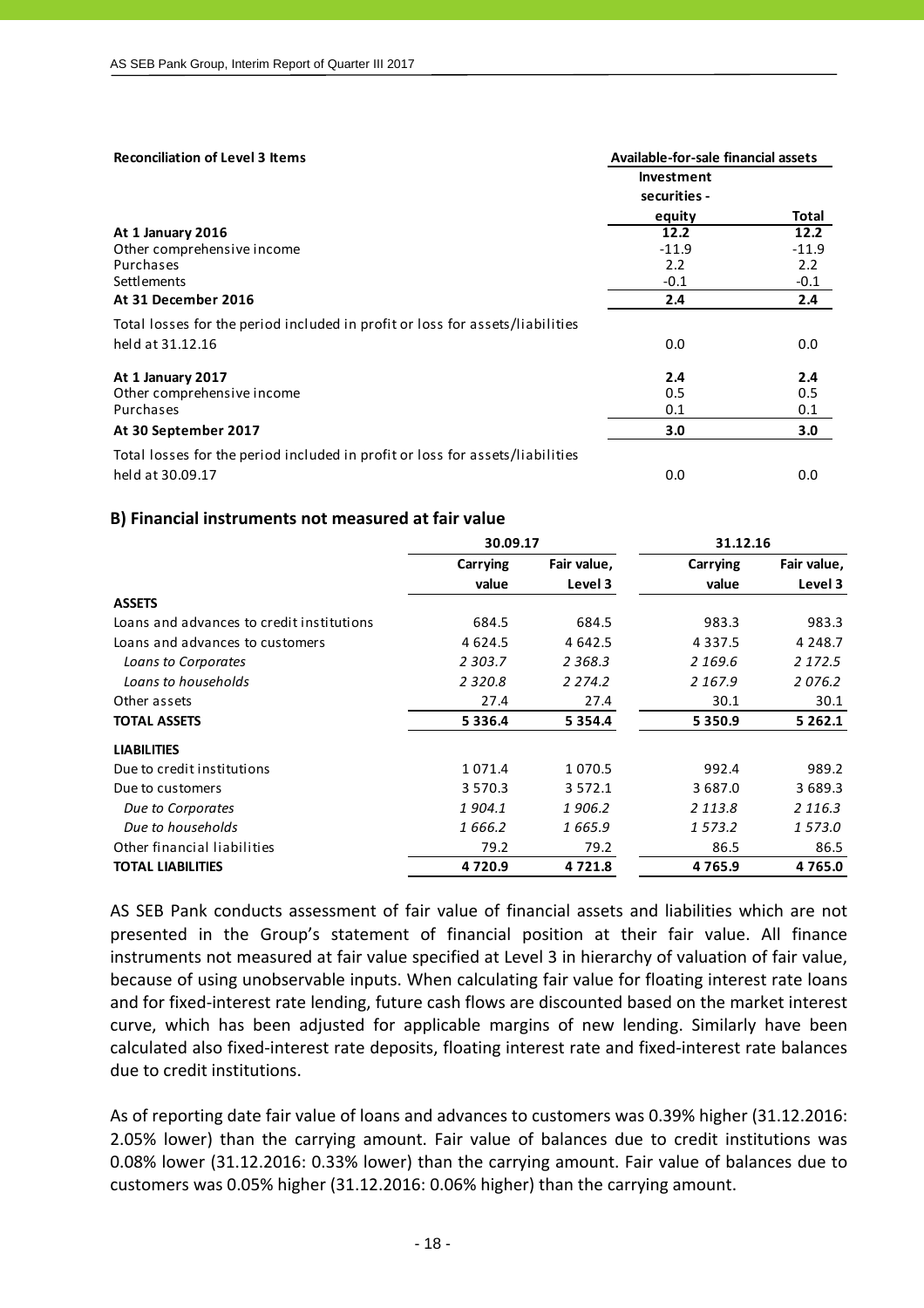# **Interest and similar income**

| (millions of EUR)         | 2017     |      | 2016     |      |
|---------------------------|----------|------|----------|------|
|                           | 9 months | QIII | 9 months | QIII |
| Loans                     | 59.9     | 20.9 | 57.2     | 19.2 |
| Leasing                   | 10.5     | 3.6  | 9.9      | 3.3  |
| Deposits with other banks | 1.3      | 0.3  | 1.2      | 0.4  |
| Fixed income securities   | 1.0      | 0.3  | 0.1      | 0.1  |
| Other                     | 1.3      | 0.2  | 0.0      | 0.0  |
|                           | 74.0     | 25.3 | 68.4     | 23.0 |

# **Note 4**

# **Interest expenses and similar charges**

(millions of EUR) **2017 2016**

|                                                         | 9 months | QIII   | 9 months | QIII   |
|---------------------------------------------------------|----------|--------|----------|--------|
| Credit institutions                                     | $-1.4$   | $-0.3$ | $-0.6$   | $-0.1$ |
| Time and other saving deposits                          | $-0.5$   | $-0.1$ | $-1.1$   | $-0.4$ |
| Demand deposits                                         | $-0.2$   | $-0.1$ | $-2.5$   | $-0.8$ |
| From balances with central bank and credit institutions | $-2.9$   | $-0.9$ | $-2.1$   | $-0.9$ |
| Other                                                   | $-2.4$   | $-0.7$ | $-1.9$   | $-0.7$ |
|                                                         | $-7.4$   | $-2.1$ | $-8.2$   | $-2.9$ |

## **Note 5**

# **Fee and commission income**

| (millions of EUR)                             | 2017     |      |          |      |
|-----------------------------------------------|----------|------|----------|------|
|                                               | 9 months | QIII | 9 months | QIII |
| Payment cards related commissions             | 16.8     | 5.9  | 16.3     | 5.8  |
| Securities market services *                  | 8.1      | 2.7  | 8.2      | 2.8  |
| <b>Transaction fees</b>                       | 3.8      | 1.2  | 3.7      | 1.2  |
| Credit contracts **                           | 2.9      | 1.0  | 3.0      | 0.9  |
| Insurance brokerage fees                      | 3.1      | 1.0  | 2.7      | 1.0  |
| Other settlement fees                         | 4.8      | 1.6  | 4.5      | 1.5  |
| Income from leasing agreements (full service) | 0.5      | 0.2  | 0.5      | 0.2  |
| Income from electronic channels               | 2.0      | 0.7  | 1.1      | 0.4  |
| Cash handling fees                            | 0.5      | 0.2  | 0.4      | 0.1  |
| Commodity futures fees                        | 0.1      | 0.0  | 0.1      | 0.1  |
| Other                                         | 4.7      | 1.7  | 3.8      | 1.3  |
|                                               | 47.3     | 16.2 | 44.3     | 15.3 |

\* Securities market services includes asset management fees of investment funds and securities portfolios, custody services, advisory fees and other with securities transactions related fees.

\*\* Credit contracts include loan, leasing, letter of credit and guarantee contracts, which are short-term and do not constitute interest income, but are of administrative nature for arrangement or reorganisation of credits.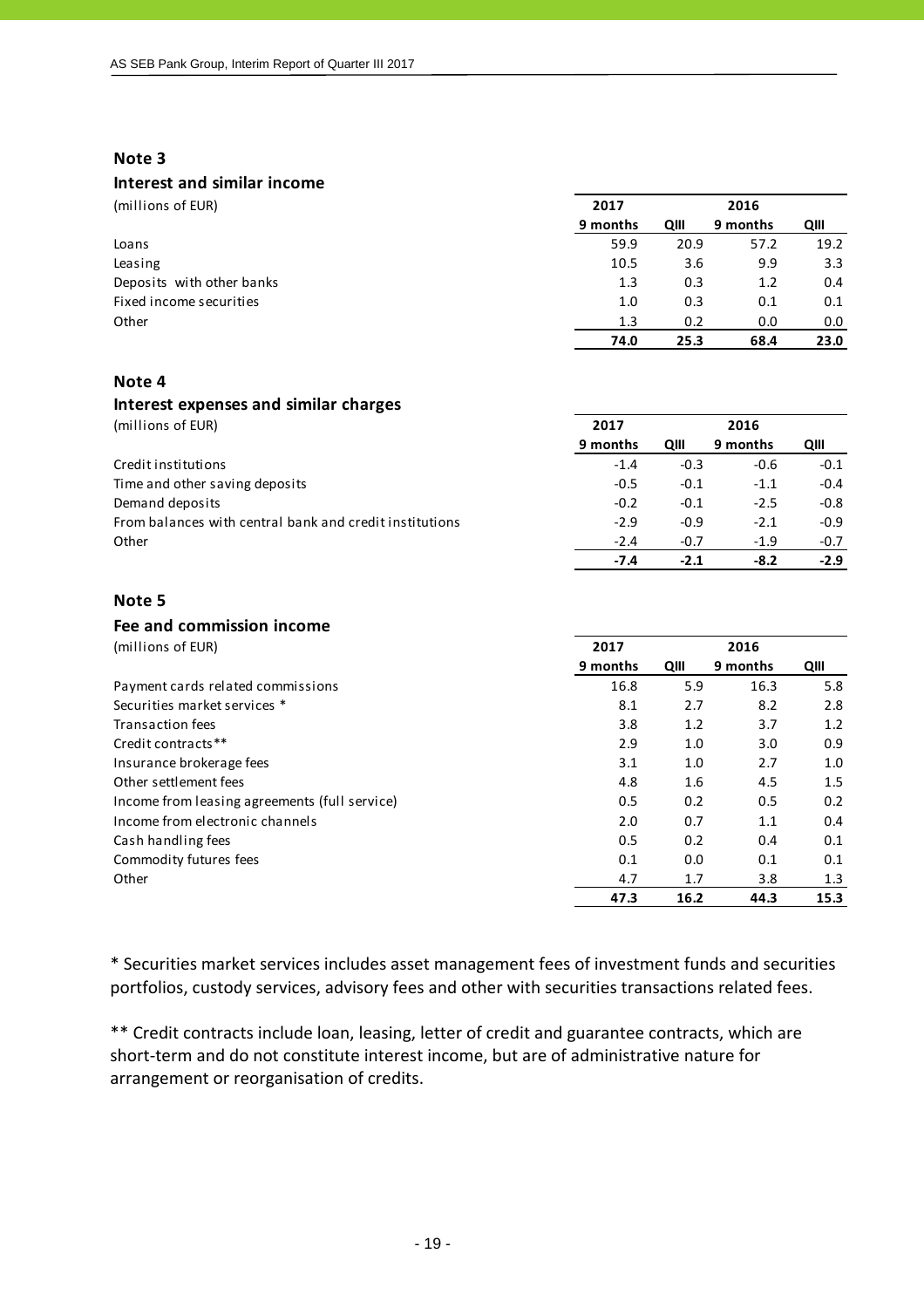# **Fee and commission expense**

(millions of EUR) **2017 2016**

|                                               | 9 months | QIII   | 9 months | QIII   |
|-----------------------------------------------|----------|--------|----------|--------|
| Payment cards related commissions             | $-7.6$   | $-2.6$ | $-7.4$   | $-2.6$ |
| Cash collecting fees                          | $-0.9$   | $-0.3$ | $-0.9$   | $-0.3$ |
| Expenses to leasing agreements (full service) | $-0.5$   | $-0.2$ | $-0.5$   | $-0.2$ |
| Securities market services                    | $-1.3$   | $-0.4$ | $-1.2$   | $-0.4$ |
| <b>Transaction fees</b>                       | $-0.7$   | $-0.2$ | $-0.8$   | $-0.3$ |
| Expenses of electronic channels               | $-0.3$   | $-0.1$ | 0.0      | 0.0    |
| Other                                         | $-0.8$   | $-0.3$ | $-0.7$   | $-0.2$ |
|                                               | $-12.1$  | $-4.1$ | $-11.5$  | $-4.0$ |

## **Note 7**

| Impairment losses on loans and advances            |          |        |          |        |
|----------------------------------------------------|----------|--------|----------|--------|
| (millions of EUR)                                  | 2017     |        | 2016     |        |
|                                                    | 9 months | QIII   | 9 months | QIII   |
| <b>Impairment losses</b>                           | 0.2      | 0.2    | 1.8      | 0.1    |
| impairment losses of reporting period              | $-0.9$   | $-0.3$ | $-1.5$   | $-0.5$ |
| recoveries from write-offs                         | 0.9      | 0.5    | 1.5      | 0.2    |
| decreasing of impairment losses of previous period | 0.2      | 0.0    | 1.8      | 0.4    |
| Impairment losses for contingent liabilities       | 0.0      | 0.0    | 0.1      | 0.0    |
|                                                    | 0.2      | 0.2    | 1.9      | 0.1    |

# **Note 8**

# **Allowances on loans and advances**

(millions of EUR)

|                                             | 30.09.17 | 31.12.16 |
|---------------------------------------------|----------|----------|
| At the beginning of period (January, 1)     | 24.6     | 29.0     |
| Allowances of reporting period              | 0.9      | 3.1      |
| Decreasing of allowances of previous period | $-0.2$   | $-2.4$   |
| Loans and advances written off              | $-0.6$   | $-5.1$   |
| At the end of period                        | 24.7     | 24.6     |
| Recoveries from write-offs                  | 0.9      | 2.0      |

# **Note 9**

# **Loans and advances to customers by remaining maturity**

|          | Less than $3-12$ 1-5<br>3 months months | vears              | 5-10<br>vears | Over 10<br>vears                 | Total |
|----------|-----------------------------------------|--------------------|---------------|----------------------------------|-------|
| 30.09.17 | 308.9                                   |                    |               | 814.1 1933.2 541.1 1027.2 4624.5 |       |
| 31.12.16 | 244.4                                   | 685.6 1939.2 524.6 |               | 943.7 4337.5                     |       |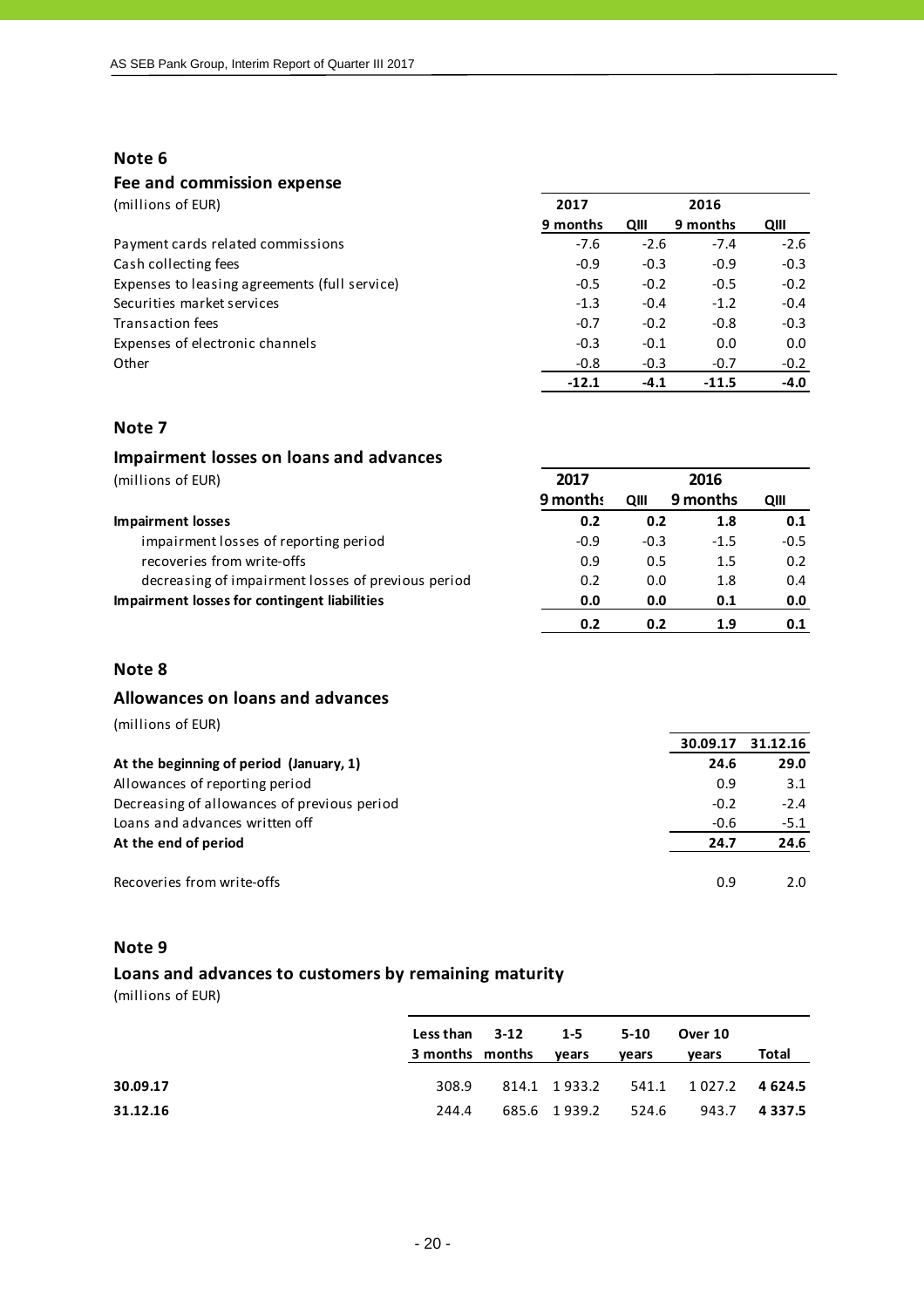# **Geographic concentration of financial assets and liabilities**

(millions of EUR)

|                      | Cash,<br>balances |            |         |        |            |            |             |          |             |             |
|----------------------|-------------------|------------|---------|--------|------------|------------|-------------|----------|-------------|-------------|
|                      | with central      |            |         |        |            |            |             |          |             |             |
| 30.09.17             | bank, loans       |            |         |        |            |            |             |          |             |             |
|                      | and               | Loans and  |         |        |            | Due to     |             |          |             |             |
|                      | advances to       | advances   |         |        |            | credit     | Due to      | Other    | Total       | Contin-     |
|                      | credit            | to custo-  | Securi- | Other  | Total      | institu-   | custo-      | liabili- | liabili-    | gent        |
|                      | institutions      | mers       | ties    | assets | assets     | tions      | mers        | ties     | ties        | liabilities |
| Sweden               | 628.7             | 0.8        | 1.8     | 1.2    | 632.5      | 961.3      | 12.0        | 21.2     | 994.5       | 1.7         |
| Estonia              | 288.2             | 4 5 9 9.7  | 23.2    | 36.8   | 4 9 4 7 .9 | 39.4       | 3 4 5 9 . 2 | 77.1     | 3 5 7 5 . 7 | 1 0 0 7.5   |
| United Kingdom       | 20.4              | 2.2        | 0.0     | 0.0    | 22.6       | 1.0        | 6.8         | 0.3      | 8.1         | 0.0         |
| Russia               | 1.1               | 0.2        | 0.0     | 0.0    | 1.3        | 31.9       | 19.6        | 0.0      | 51.5        | 0.0         |
| Germany              | 0.2               | 0.5        | 0.0     | 0.0    | 0.7        | 0.0        | 3.5         | 0.2      | 3.7         | 5.5         |
| <b>United States</b> | 0.0               | 0.5        | 3.1     | 1.1    | 4.7        | 0.1        | 2.0         | 0.0      | 2.1         | 0.0         |
| Canada               | 0.0               | 0.1        | 0.0     | 0.0    | 0.1        | 0.0        | 0.4         | 0.0      | 0.4         | 0.0         |
| Japan                | 0.0               | 0.0        | 0.0     | 0.0    | 0.0        | 0.0        | 0.5         | 0.0      | 0.5         | 0.0         |
| Finland              | 0.1               | 4.9        | 0.0     | 0.0    | 5.0        | 0.7        | 7.0         | 0.1      | 7.8         | 4.0         |
| Latvia               | 0.5               | 9.3        | 0.0     | 0.4    | 10.2       | 11.2       | 5.7         | 0.4      | 17.3        | 0.5         |
| Lithuania            | 0.0               | 0.0        | 89.7    | 0.5    | 90.2       | 25.5       | 5.6         | 0.2      | 31.3        | 0.3         |
| Luxembourg           | 1.6               | 0.0        | 0.0     | 0.0    | 1.6        | 0.1        | 0.0         | 0.0      | 0.1         | 0.0         |
| Netherlands          | 0.0               | 0.4        | 0.0     | 0.0    | 0.4        | 0.0        | 1.1         | 0.0      | 1.1         | 0.0         |
| Other Western Europe | 4.7               | 5.4        | 0.0     | 0.1    | 10.2       | 0.2        | 35.6        | 0.2      | 36.0        | 1.5         |
| Other Eastern Europe | 4.3               | 0.0        | 0.0     | 0.0    | 4.3        | 0.0        | 4.7         | 0.0      | 4.7         | 0.0         |
| Other countries      | 22.7              | 0.5        | 0.0     | 0.9    | 24.1       | 0.0        | 6.6         | 0.9      | 7.5         | 2.1         |
|                      | 972.5             | 4 6 2 4 .5 | 117.8   | 41.0   | 5 7 5 5 .8 | 1 0 7 1 .4 | 3570.3      | 100.6    | 4 7 4 2 .3  | 1 0 2 3 . 1 |
|                      |                   |            |         |        |            |            |             |          |             |             |

|                      | Cash,        |             |         |        |             |          |             |          |           |             |
|----------------------|--------------|-------------|---------|--------|-------------|----------|-------------|----------|-----------|-------------|
|                      | balances     |             |         |        |             |          |             |          |           |             |
|                      | with central |             |         |        |             |          |             |          |           |             |
| 31.12.16             | bank, loans  |             |         |        |             |          |             |          |           |             |
|                      | and          | Loans and   |         |        |             | Due to   |             |          |           |             |
|                      | advances to  | advances    |         |        |             | credit   | Due to      | Other    | Total     | Contin-     |
|                      | credit       | to custo-   | Securi- | Other  | Total       | institu- | custo-      | liabili- | liabili-  | gent        |
|                      | institutions | mers        | ties    | assets | assets      | tions    | mers        | ti es    | ti es     | liabilities |
| Sweden               | 912.1        | 0.8         | 1.5     | 1.1    | 915.5       | 918.1    | 11.9        | 23.2     | 953.2     | 1.5         |
| Estonia              | 292.8        | 4 3 1 4 .6  | 29.6    | 34.7   | 4 6 7 1 . 7 | 47.3     | 3 3 5 7 . 5 | 85.4     | 3 4 9 0.2 | 1 0 6 0.7   |
| United Kingdom       | 32.5         | 2.0         | 0.0     | 0.2    | 34.7        | 1.2      | 18.0        | 0.4      | 19.6      | 0.0         |
| Russia               | 0.5          | 0.1         | 0.0     | 0.1    | 0.7         | 0.5      | 26.6        | 0.0      | 27.1      | 0.0         |
| Germany              | 1.0          | 0.6         | 0.0     | 0.0    | 1.6         | 3.1      | 3.5         | 0.0      | 6.6       | 5.0         |
| <b>United States</b> | 7.9          | 0.5         | 2.4     | 1.2    | 12.0        | 1.4      | 13.5        | 0.0      | 14.9      | 0.0         |
| Canada               | 0.0          | 0.1         | 0.0     | 0.0    | 0.1         | 0.1      | 0.9         | 0.0      | 1.0       | 0.0         |
| Japan                | 0.0          | 0.1         | 0.0     | 0.0    | 0.1         | 0.0      | 0.5         | 0.0      | 0.5       | 0.0         |
| Finland              | 0.0          | 3.8         | 0.0     | 0.0    | 3.8         | 0.0      | 7.0         | 0.1      | 7.1       | 3.6         |
| Latvia               | 0.4          | 8.0         | 0.0     | 2.8    | 11.2        | 19.1     | 3.7         | 0.0      | 22.8      | 0.5         |
| Lithuania            | 12.9         | 0.0         | 86.7    | 0.1    | 99.7        | 0.0      | 3.7         | 0.1      | 3.8       | 0.3         |
| Luxembourg           | 1.7          | 0.0         | 0.0     | 0.0    | 1.7         | 0.8      | 0.0         | 0.0      | 0.8       | 0.0         |
| Netherlands          | 0.0          | 0.2         | 0.0     | 0.0    | 0.2         | 0.0      | 0.7         | 0.0      | 0.7       | 14.3        |
| Other Western Europe | 3.3          | 5.9         | 0.0     | 0.4    | 9.6         | 0.8      | 46.0        | 0.2      | 47.0      | 6.5         |
| Other Eastern Europe | 3.0          | 0.0         | 0.0     | 0.0    | 3.0         | 0.0      | 5.4         | 0.0      | 5.4       | 0.0         |
| Other countries      | 7.8          | 0.8         | 0.0     | 1.2    | 9.8         | 0.0      | 188.1       | 0.7      | 188.8     | 3.9         |
|                      | 1 2 7 5 .9   | 4 3 3 7 . 5 | 120.2   | 41.8   | 5 7 7 5.4   | 992.4    | 3687.0      | 110.1    | 4789.5    | 1 0 9 6 .3  |

Contingent liabilities include here guarantees and pledges, loan commitments, revocable transactions, stand‐by loans, other revocable transactions and are presented in contract amount of contingent liabilities. Securities include here financial assets held for trading, financial assets designated at fair value through profit or loss, available‐for‐sale financial assets, investments in associates.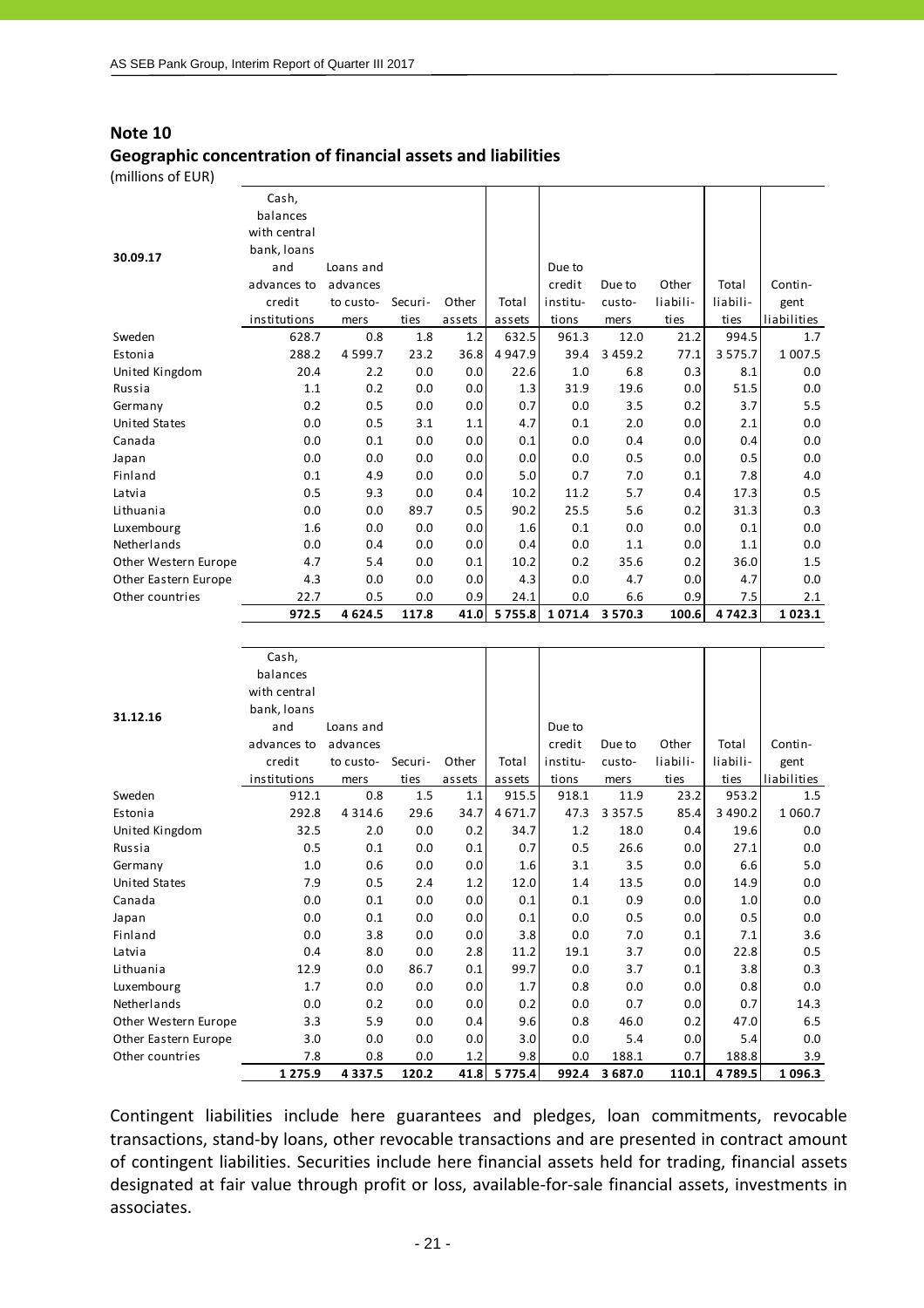# **Note 11 Concentration of financial assets and liabilities by industry sector**

|                                              | In the statement of financial position | Contin-           |             |
|----------------------------------------------|----------------------------------------|-------------------|-------------|
|                                              | <b>Cash and loans to</b>               |                   | gent        |
| 30.09.17                                     | central bank, credit                   |                   | liabilities |
|                                              | institutions and                       | <b>Securities</b> |             |
| Finance                                      | 1 0 2 9 .0                             | 7.1               | 24.8        |
| Real estate                                  | 736.1                                  | 0.0               | 44.9        |
| Trading                                      | 381.4                                  | 0.0               | 166.2       |
| Industry                                     | 322.2                                  | 0.0               | 135.8       |
| Agriculture, fishing, forestry               | 180.8                                  | 0.0               | 14.0        |
| Transport                                    | 167.2                                  | 0.0               | 45.3        |
| Energy, gas and steam plants                 | 131.7                                  | 0.0               | 100.1       |
| Mining                                       | 63.5                                   | 0.0               | 52.3        |
| Government and state defence                 | 62.8                                   | 88.4              | 205.0       |
| Hotels, restaurants                          | 54.1                                   | 0.0               | 0.5         |
| Construction                                 | 49.4                                   | 0.0               | 75.1        |
| Administration and assistance                | 44.1                                   | 0.0               | 7.7         |
| Health services, social work                 | 42.7                                   | 0.0               | 5.0         |
| Professional, science and technical work     | 39.7                                   | 0.0               | 12.0        |
| Information and telecommunication            | 22.7                                   | 1.0               | 5.1         |
| Art, show business, leisure                  | 10.1                                   | 0.0               | 1.7         |
| Water supply, canalisation, waste management | 7.6                                    | 0.0               | 1.4         |
| Education                                    | 7.4                                    | 0.0               | 7.3         |
| Other government and social services         | 6.7                                    | 0.0               | 0.7         |
| Private individuals                          | 2 2 6 2 .5                             | 0.0               | 118.2       |
| Derivatives                                  | 0.0                                    | 21.3              | 0.0         |
| Allowances                                   | $-24.7$                                |                   |             |
|                                              | 5 5 9 7 .0                             | 117.8             | 1023.1      |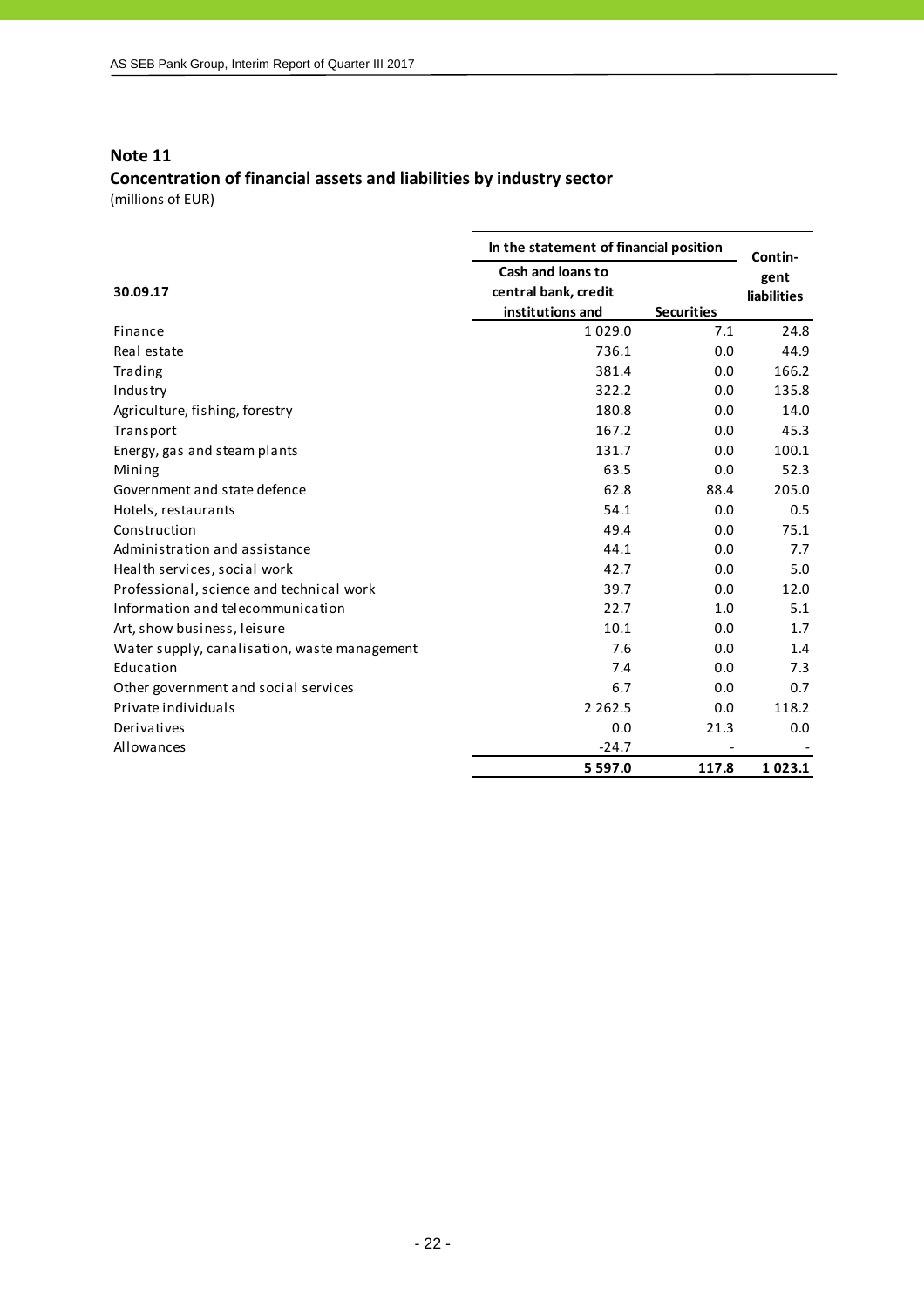|                                              | In the statement of financial position |                   |             |
|----------------------------------------------|----------------------------------------|-------------------|-------------|
|                                              | Cash and loans to                      |                   | Contin-     |
| 31.12.16                                     | central bank, credit                   |                   | gent        |
|                                              | institutions and                       |                   | liabilities |
|                                              | customers                              | <b>Securities</b> |             |
| Finance                                      | 1 3 0 2 . 3                            | 9.2               | 39.0        |
| Real estate                                  | 784.5                                  | 0.0               | 55.9        |
| Trading                                      | 397.1                                  | 0.0               | 194.6       |
| Industry                                     | 243.8                                  | 0.0               | 128.5       |
| Agriculture, fishing, forestry               | 176.2                                  | 0.0               | 12.3        |
| Energy, gas and steam plants                 | 132.7                                  | 0.0               | 111.4       |
| Transport                                    | 113.0                                  | 0.0               | 32.5        |
| Mining                                       | 70.7                                   | 0.0               | 51.0        |
| Government and state defence                 | 57.7                                   | 86.7              | 268.8       |
| Hotels, restaurants                          | 42.9                                   | 0.0               | 0.3         |
| Professional, science and technical work     | 40.1                                   | 0.0               | 5.7         |
| Construction                                 | 39.7                                   | 0.0               | 64.4        |
| Health services, social work                 | 38.0                                   | 0.0               | 7.4         |
| Administration and assistance                | 33.7                                   | 0.0               | 7.2         |
| Information and telecommunication            | 21.5                                   | 1.0               | 6.5         |
| Art, show business, leisure                  | 12.2                                   | 0.0               | 2.0         |
| Education                                    | 9.2                                    | 0.0               | 5.9         |
| Water supply, canalisation, waste management | 6.3                                    | 0.0               | 2.0         |
| Other government and social services         | 5.7                                    | 0.0               | 0.8         |
| Private individuals                          | 2 1 1 0 . 7                            | 0.0               | 100.1       |
| Derivatives                                  | 0.0                                    | 23.3              | 0.0         |
| Allowances                                   | $-24.6$                                |                   |             |
|                                              | 5 613.4                                | 120.2             | 1096.3      |